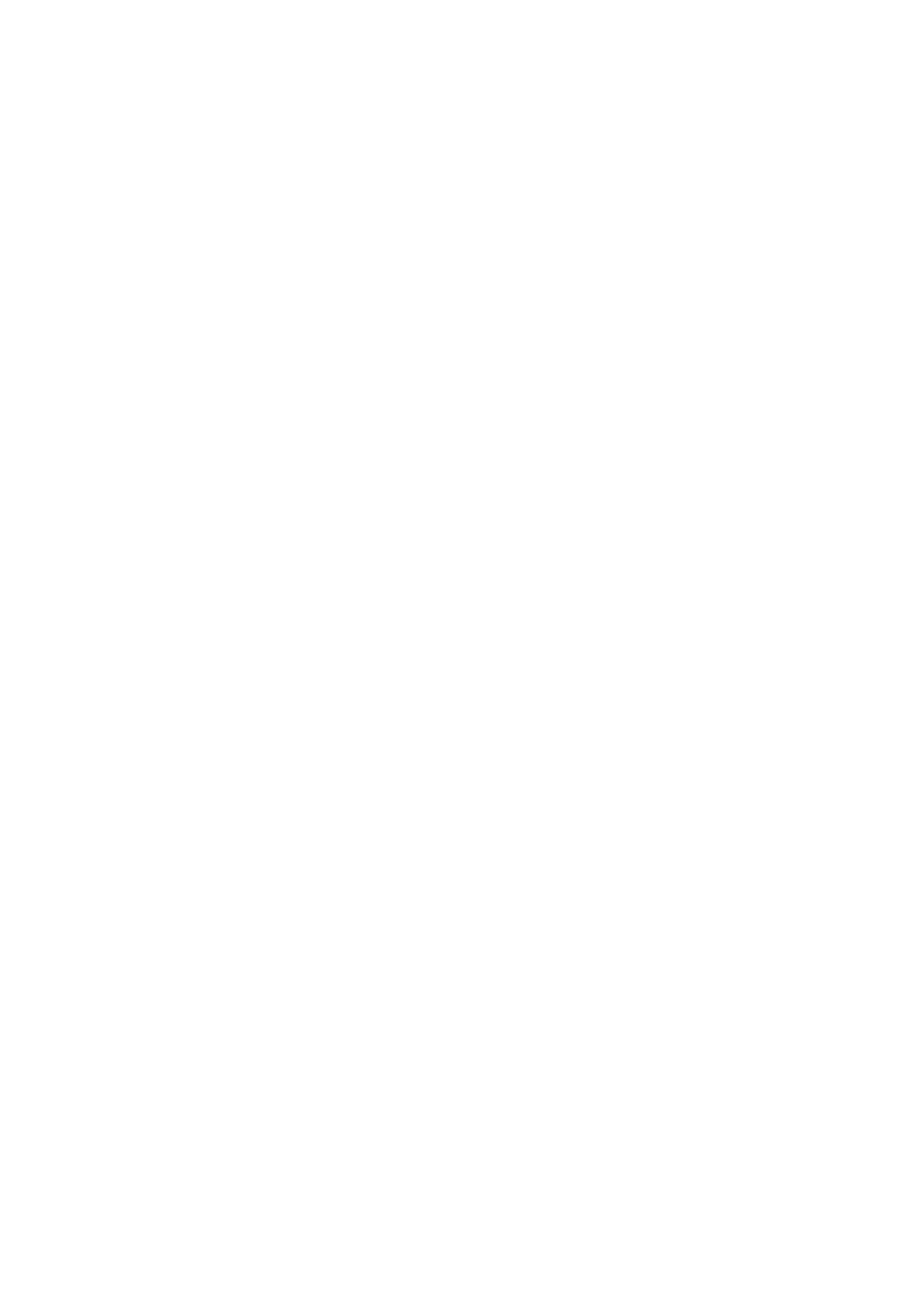Health is an important resource for optimal human functioning of employees<sup>1</sup>, of sustainable employability among employees<sup>2</sup>, and for active participation of individuals in society<sup>3</sup>. Maintenance and promotion of health in modern society, however, is a major challenge for most countries all over the world<sup>4</sup>, especially in times of ageing populations<sup>5</sup>, in times of increase of non-communicable diseases (NCDs) $6,7$ , and in times of an increase of psychosocial risks<sup>8,9,10</sup>.

The focus of this thesis was on the maintenance and promotion of health of large groups of individuals<sup>11</sup>. A social change process<sup>12</sup> that fosters self-regulation<sup>13</sup> in health was presumed to contribute to enhancing population health. A system's based work setting approach<sup>14,15</sup> was used to induce such a change process within organisations. Characteristic to a setting approach is that it stems from an ecological perspective, it applies a systems approach and it is focused on development and change<sup>15</sup>. The main reason to choose the setting *work* for health promotion was that organisational (change and learning) theories compile knowledge on how to induce a collective change process within organisations and among employees<sup>16,17,18,19,20,21,22</sup>.

By making use of this organisational knowledge, this thesis specifically focused on organisational health interventions, rather than on *individual* health interventions<sup>23</sup>. Whereas individual health interventions primarily target employees' health, organisational health interventions focus on organisational features, such as organisational culture, leadership or work-processes<sup>23,24</sup>. The relevance of organisational health interventions<sup>23</sup>, as well as the use of organisational change theories in health promotion<sup>25</sup> is often addressed. To date however, organisational health interventions are still in the minority in work-health science. Complexity of implementation and evaluation are frequently mentioned reasons<sup>24,26</sup>.

Figure 1 presents the model on the health and business relevance of organisational health interventions used in this thesis. Organisational health interventions primarily target healthpromoting organisational features. These organisational features are expected to contribute to organisational development and performance of the organisation as a whole. Also, these organisational features are expected to promote employees' health, which may, in turn, improve employees' performance and productivity. From a business perspective,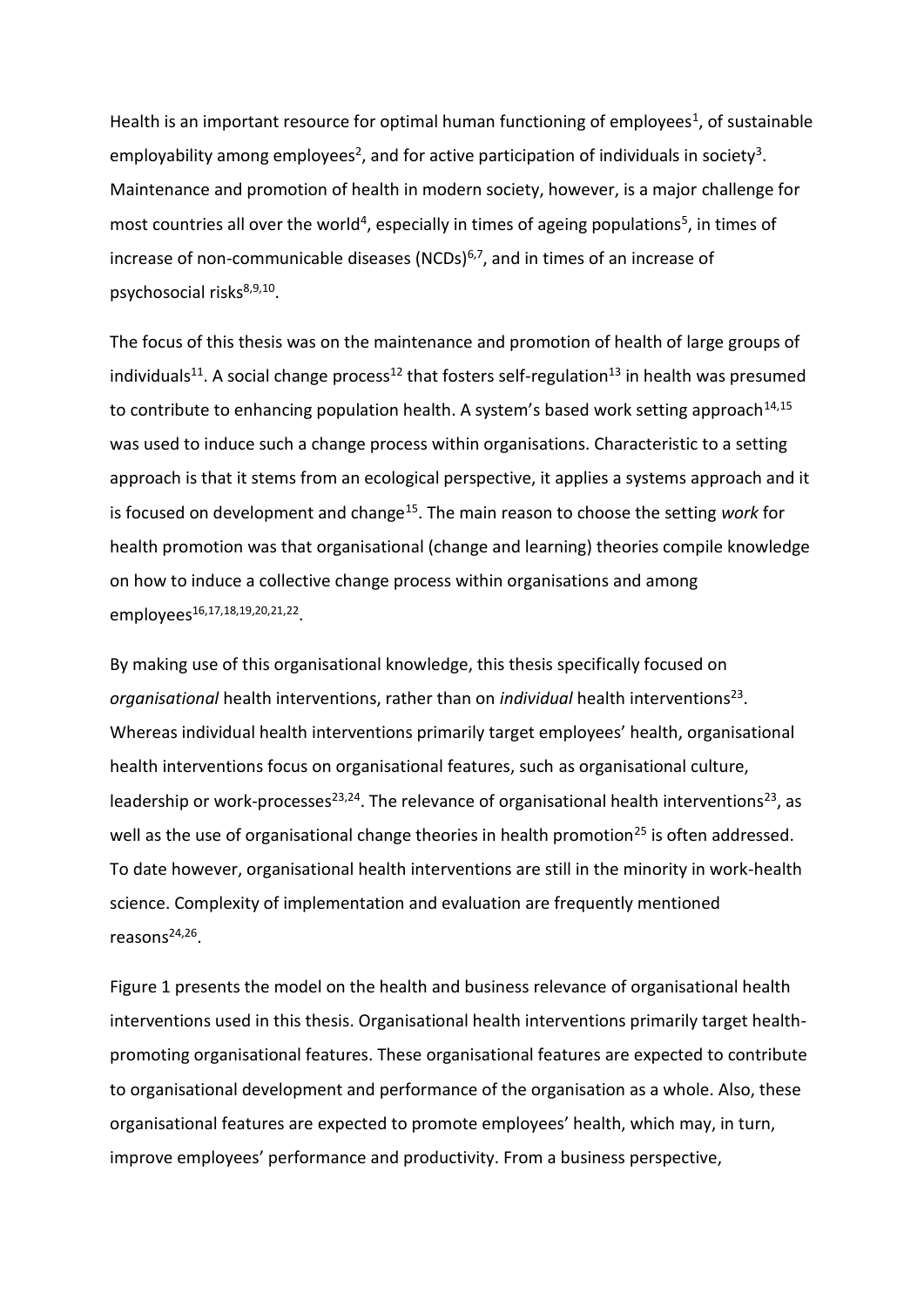organisational health interventions have the potential to contribute to organisational development and simultaneously enhance employees' health and productivity. Such a parallel interest for example is described for organisational social capital<sup>27</sup>.



*Figure 1: Organisational health interventions and the suggested ways to contribute to health and business benefits.*

By using a system's approach in the work setting, the main aim of this thesis was to contribute to knowledge on how to induce a social change process that fosters selfregulation in health within organisations. By specifically focusing on organisational health interventions, it was also aimed to contribute to a more effective way to influence worksite health. Lastly, an organisational health intervention aimed at promoting social capital and self-regulation in health was developed, applied and evaluated.

The objectives of the thesis were:

- 1. To examine the parallel health and business interest of organisational health promotion, and to provide insight in *how* this parallel interest can be served simultaneously,
- 2. To provide an insight into the variety of ways by which health can be meaningfully embedded within companies,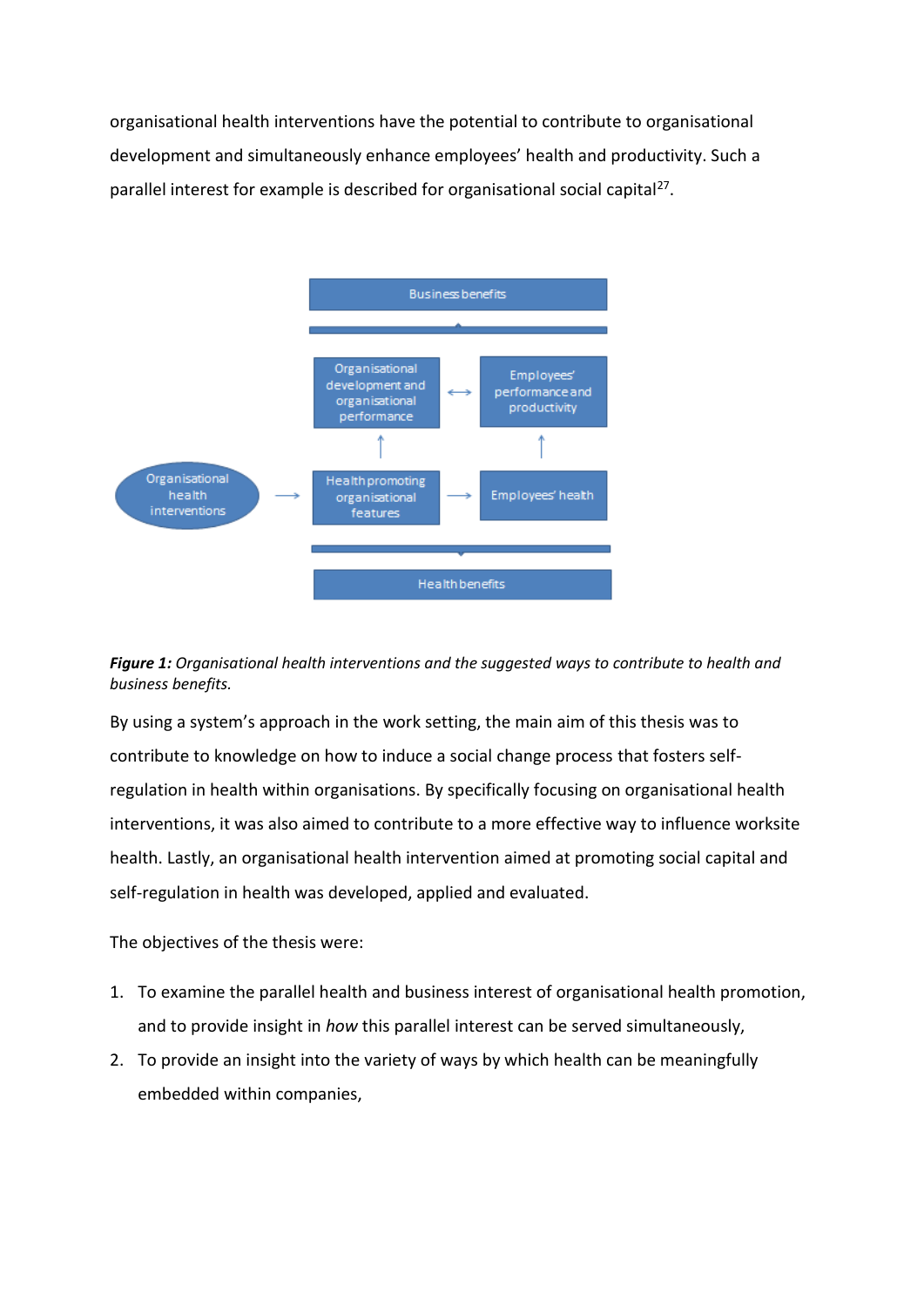3. To investigate how to develop an organisational health intervention, to apply such an intervention and to examine its effectiveness on social capital and self-regulation in health.

This chapter firstly discusses the main findings in the light of these objectives, resulting in three main insights obtained through this thesis. Secondly, methodological considerations regarding organisational health interventions are discussed. Lastly, recommendations for future studies and future organisational health interventions are proposed.

## Overview of the findings

*Towards a parallel health and business interests of organisational health interventions* In order to obtain commitment for health interventions by organisations it is important to look at ways in which a parallel health and business interest can be served simultaneously<sup>28,29</sup>. This thesis therefore started with three studies in which the association between health and employees' performance was examined. In addition, these studies provided insights in what organisational features may serve a parallel health and business interest.

Chapters 2 through 4 confirmed health and vitality at work as a meaningful resource for employees' functioning<sup>1</sup>. Table 1 shows the associations found in this research between health indicators and employees' performance, expressed by absenteeism, presenteeism (employees are at work, but in their work hampered by health complaints) and effective personal functioning. Perceived health was examined in two studies and was found to be negatively associated with absenteeism and presenteeism (Chapter 3 and 4), and positively associated with effective personal functioning (Chapter 3). Vitality at work was examined in two studies and was found to be negatively associated with presenteeism (Chapter 4) and positively associated with effective personal functioning (Chapter 2). Emotional exhaustion was examined in one study and was found to be positively associated with absenteeism and presenteeism, and negatively associated with effective personal functioning (Chapter 3). No significant association between vitality at work and absenteeism was found.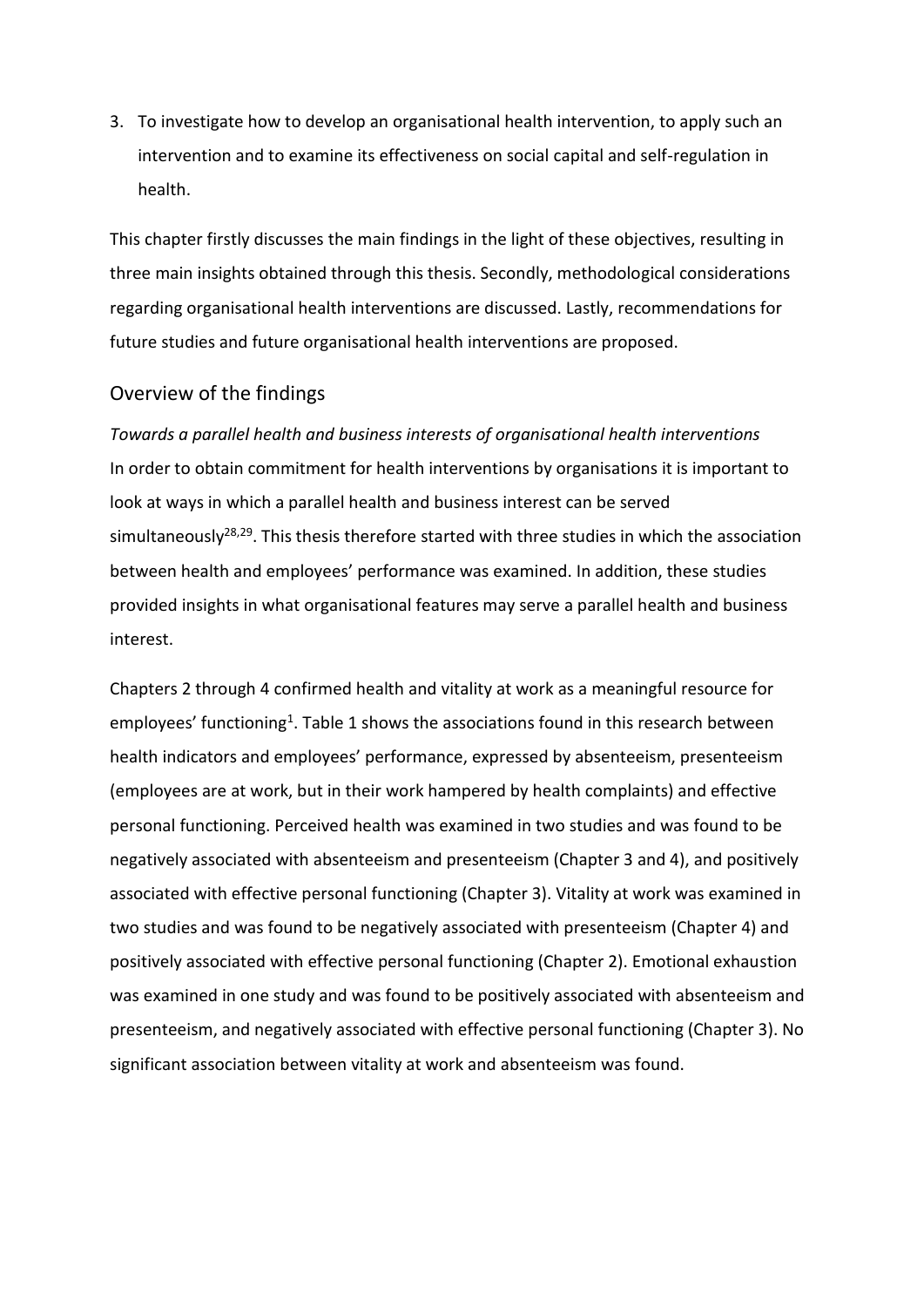|                                      | <b>Employees' performance</b> |                           |                                      |
|--------------------------------------|-------------------------------|---------------------------|--------------------------------------|
| <b>Health indicators</b>             | Absenteeism                   | Presenteeism              | Effective<br>personal<br>functioning |
| Perceived health (good)              | $\downarrow$ 3,4              | $\downarrow$ 3,4          | $\uparrow$ <sup>3</sup>              |
| Vitality at work (high level)        | ns                            | $\downarrow$ <sup>4</sup> | 个 2                                  |
| Emotional exhaustion (high<br>level) | $\mathbf{\Lambda}^3$          | $\uparrow$ <sup>3</sup>   | $\downarrow$ <sup>3</sup>            |

**Table 1.** Significant negative  $(\downarrow)$  and positive  $(\uparrow)$  associations found between health indicators and employees' performance

ns: no significant association found, 2: significant association found in Chapter 2, 3: significant association found in Chapter 3, 4: significant association found in Chapter 4.

Chapters 2 through 4 also provided insights in what organisational features are important to promote employee's health and performance. In Chapter 2, organisational culture was found to be an important organisational feature for vitality at work. Chapter 3 focused on one specific cultural dimension, namely organisational social capital. Organisational social capital, referring to collaboration, trust and justice $^{27}$ , was positively associated with employees' health. Especially *bonding* social capital<sup>30,31</sup>, a horizontal component of social capital perceived between employees who are similar in terms of social identity, was found to be relevant for employees' health. In Chapter 4 autonomous regulation towards healthy living was found to underlie various types of health behaviours, related to both lifestyle and work style. Autonomous regulation refers to behaviours that are congruent with personally endorsed values, goals and needs<sup>32</sup>. The study in Chapter 4 suggested internalisation of the value of health as an important strategy to improve various health behaviours among employees. A supportive social context was presumed to contribute to this internalisation process. Based on the findings in Chapter 2 through 4, an increase of (bonding) organisational social capital, as well as creating a social context that contributes to the internalisation of the value of health were identified as meaningful objectives of an organisational health intervention aimed at fostering self-regulation in health.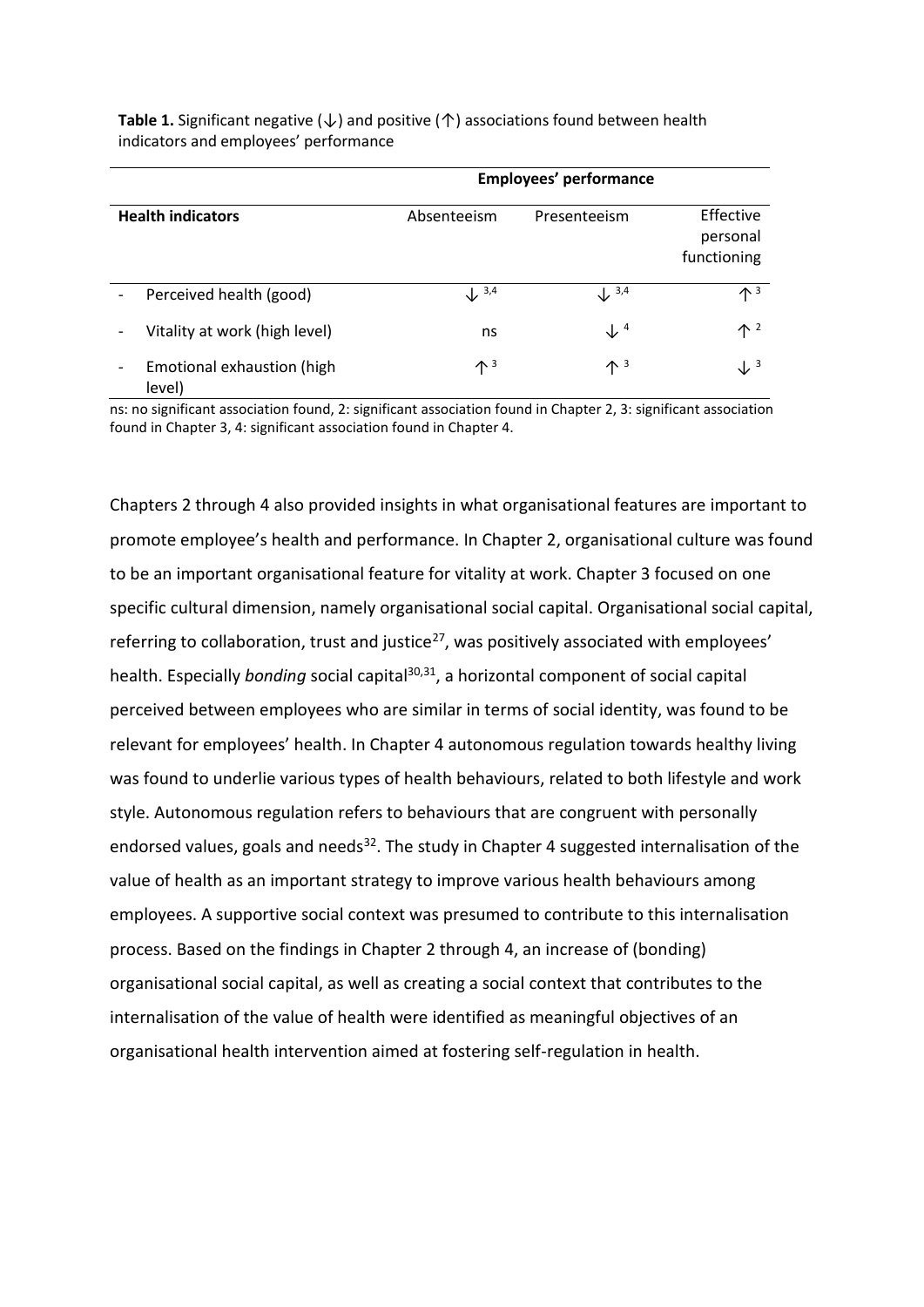#### *Embedding health within organisations*

In organisational health intervention it is particularly important to find ways to embed health within the organisation<sup>24</sup>. Three different ways to embed health within organisations have been described in Part 2 of the thesis.

Chapter 5 described a value case for health management within an organisation. The value case methodology initiated a process in which stakeholders jointly defined the full value of health, and encouraged active commitment of stakeholders with health management. In addition, this value case revealed a plausible relationship between organisational development and health promotion within the organisation involved. Recently, the focus on value orientation with respect to health promotion has increased. Value clarification methods, for example, are suggested to improve decision-making processes in favour of health and to foster health outcomes<sup>33</sup>. However, these methods are still in its infancy. The small number of evaluations and the heterogeneity in outcome measures do not yet allow statements about the overall effectiveness<sup>33</sup>. Chapter 5 of this thesis adds to the current knowledge by describing generic characteristics of a value case methodology.

The underlying idea in Chapter 6 was that health could be embedded within organisations by incorporating health indicators in management control. Management control is primarily aimed at supporting good decision-making processes by managers. To support a good decision making process management control should include tangible and intangible indicators<sup>34</sup>. In Chapter 6 relevant tangible and intangible Key Performance Indicators (KPIs) for health were derived from the literature and combined with practical experiences from 4 front-runner companies on health management in the Netherlands. However, it was found that even in the front-runner companies involved, these indicators were neither well defined nor consequently managed. A potential useful way of embedding health in organisations therefore still remains underutilised.

The rationale of Chapter 7 was that organisations increasingly set their 'core values' to express their corporate identity and to give direction to their way of doing. Values that are underlying health, safety and well-being in organisations were identified from the literature. From a business ethics and Corporate Social Responsibility (CSR) perspective, these values could be useful to develop a desired organisational identity<sup>35</sup>. At the same time, these values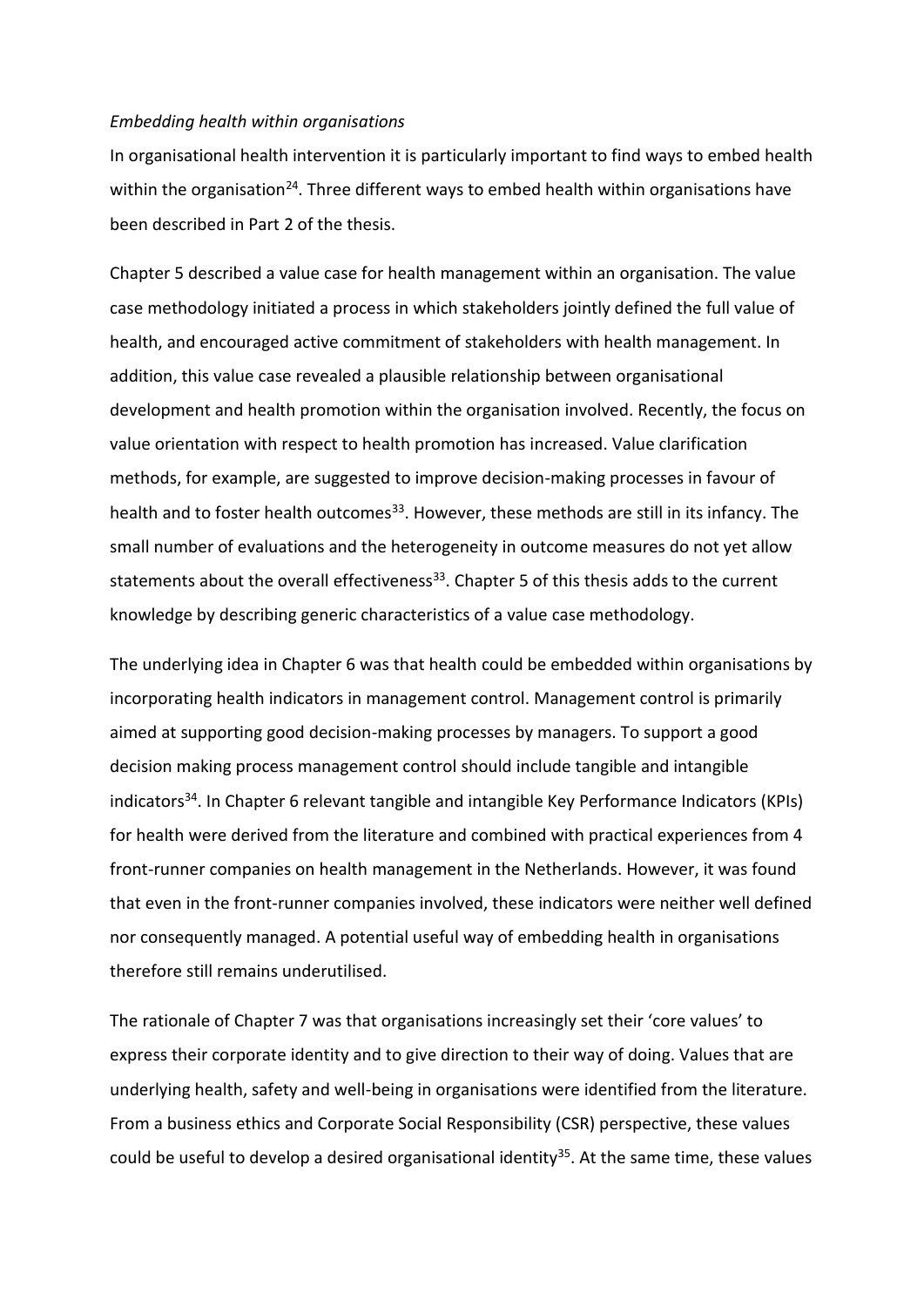are supporting employees' health, safety and well-being. The application of these values was suggested to enable a stronger connection between a health-promotion culture  $36$  and the general organisational culture. Unlike health, core values and corporate identity are often strategic business items. The identified core values therefore potentially can get a high degree of attention, while health will be promoted simultaneously.

Based on the Chapters 5 through 7, a broad value orientation on health within the organisation and the use of intangible performance indicators are likely to be useful to embed health within organisations.

#### *Developing, applying and evaluating organizational health interventions*

Part 3 of this thesis was about the development and evaluation of organisational health interventions. In Chapter 8, a Delphi procedure was performed to identify organisationspecific factors for the development of health interventions in organisations: 'Organisational Mapping' (OM). A panel of experts from various scientific fields agreed on the relevance of a large number of organisation-specific factors to be taken into account when developing health interventions in organisations. OM contributes to the need for an optimal alignment with the organisational context. In Chapter 9 an organisational application of the Intervention Mapping protocol resulted in a Large-Scale-Intervention<sup>37</sup> aimed at inducing a health-promoting change process within a Dutch dairy company. Its effectiveness on social capital, on openness towards health and on autonomous motivation towards health is investigated and described. The intervention was found to be effective on bonding social capital, and on openness towards health and vitality between leaders and employees and among employees. In addition, intervention effects were found for healthy dietary habits, for less smoking and for sustainable employability. The sensitivity analyses revealed that in particular the dialogue component of the intervention was effective in creating a healthpromotion culture. This is in line with the few other studies on the effectiveness of dialogue in health promotion interventions<sup>38,39</sup>. Evidence for the utility of dialogue and interaction in developing supportive cultures is stronger in safety science<sup>18,40,41</sup>. Based on the findings in this thesis, as well as the fact that health and safety in organisations have a lot in common, it was concluded that dialogue is probably a meaningful intervention component of organisational health interventions.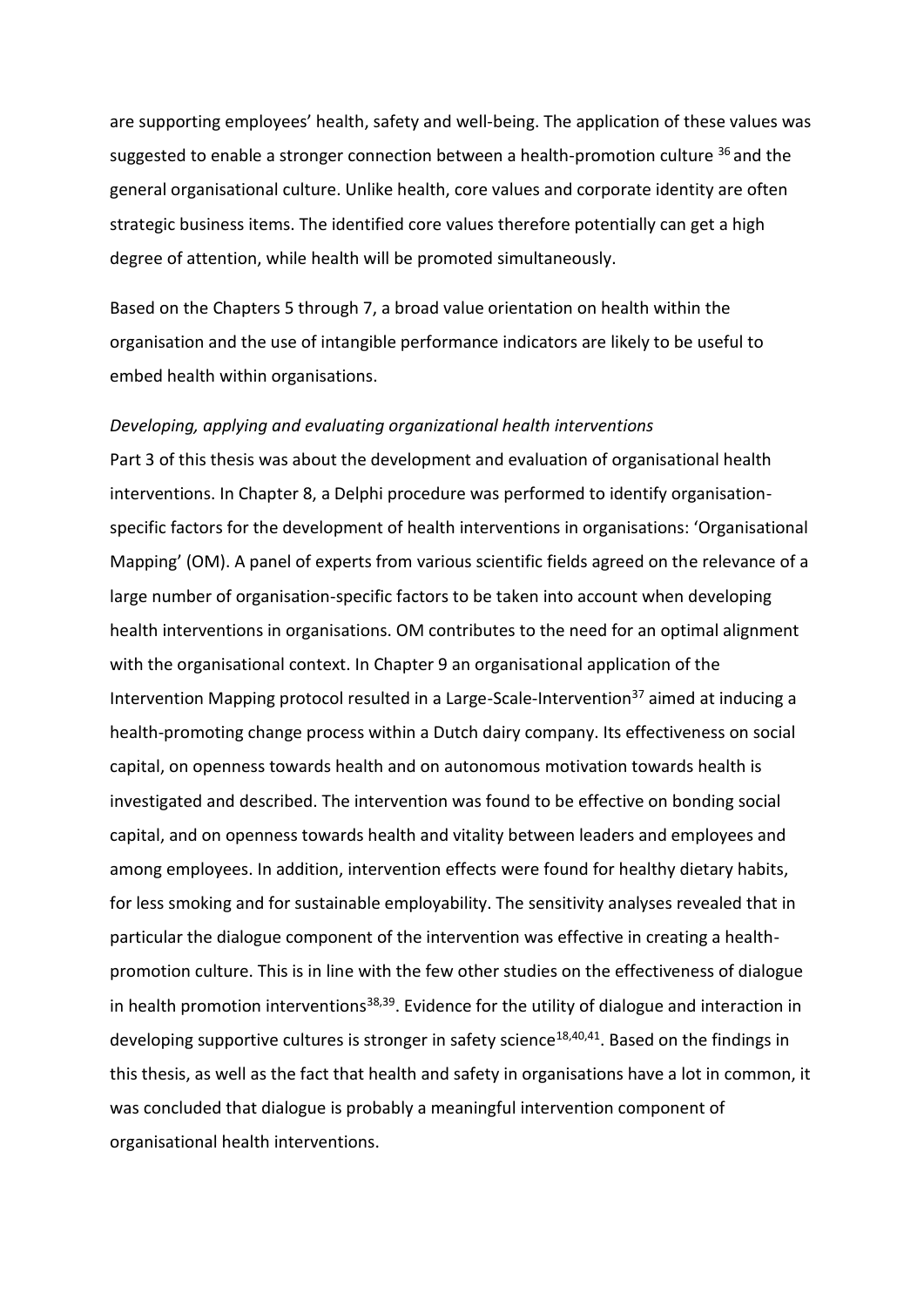# Main insights arising from this thesis

This thesis has led to three important insights for organisational health interventions. In particular, the findings with regard to social capital, self-regulation and 'Organisational Mapping' (OM) are innovative and worth to consider further.

## *Organisational social capital*

This thesis confirmed organisational social capital as important unifying construct that combines business and health interests. From a health perspective, social capital is primarily seen in interaction with people's health<sup>42</sup>. In organisational science, however, organisational social capital is viewed as an organisational property that has value in itself<sup>43,44</sup>. From an organisational perspective, organisational social capital is seen as a part of the organisational identity, with a main influence on corporate image, organisational functioning and the interaction with the broader environment. Organisational social capital is therefore seen as a meaningful construct that enables the combination of health promotion and organisational development<sup>27</sup>.

A theoretical confirmation for the relevance of social capital on health of employees is described in Chapter 7. Based on the literature, in Chapter 7 aspects of organisational social capital, i.e. collaboration, trust, openness and justice, were independently identified as core values that support health, safety and well-being at work. Support for the relevance of social capital on employees' health was thus found in the literature on the underlying values for employees' health.

A practical confirmation for the relevance of organisational social capital was found in the dairy company involved. Already before this research started, the company had identified collaboration, trust, participation and self-organizing as main cultural dimensions for business excellence. The relevance of good collaboration, trust and openness on employees' vitality and health was discussed in the company's project team, who indicated these factors to be important factors for vitality at work. In particular shift workers reported that a good collaboration, openness and mutual trust between the various teams led to more work pleasure and less fatigue. The shift workers indicated that for them being less tired was a decisive factor for a healthy lifestyle. In discussing the business and health relevance of social capital, the stakeholders involved developed commonality on the topic of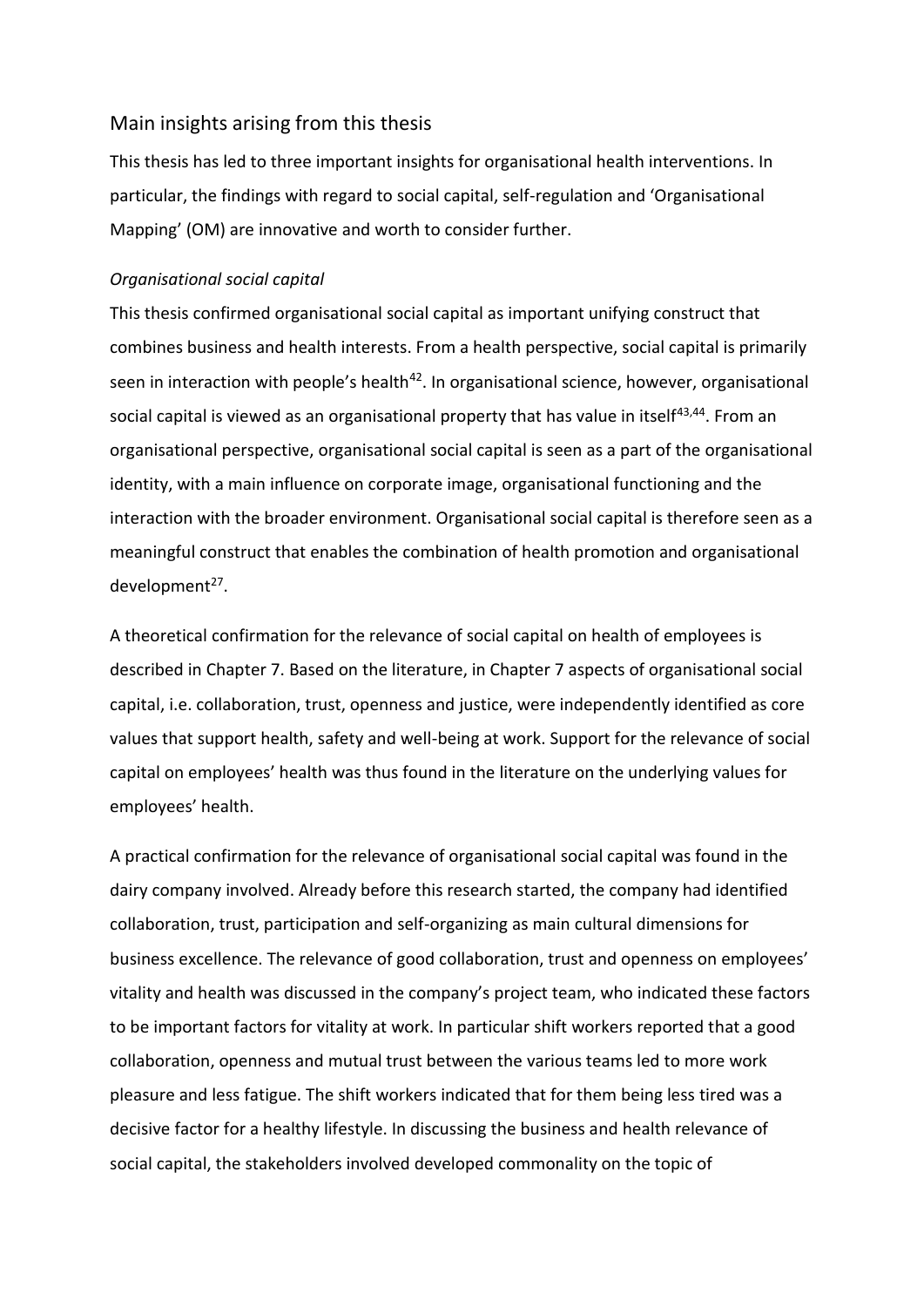organisational social capital, which became a widely accepted objective of the organisational health intervention.

The relevance of organisational social capital was also confirmed by the data analyses in Chapter 3. Organisational social capital was found to be significantly and positively associated with employees' health. In particular *bonding* social capital was found as relevant for employees' health and performance. Bonding social capital refers to trusting and cooperative relations between members of a social network who are similar in terms of social identity<sup>31</sup>. This indicates that large groups of people may benefit their health by an increase in good collaboration, mutual trust and justice within organisations. This may be seen as a meaningful addition to research on a health-promoting organisational culture, that is often focused on the facilitating role of leaders<sup>45,46,47</sup>. In order to improve health, leaders and employees themselves might also do well to encourage good collaboration, mutual trust and justice. Chapter 9 showed that particularly dialogue improved bonding social capital. In Chapter 9 is was therefore concluded that facilitating dialogue among employees on issues that really matter is likely to contribute to organisational social capital. With this, dialogue provides the opportunity to foster business excellence and promote health among large groups of individuals simultaneously.

#### *Self-regulation in health within organisations*

Self-regulation in health in organisations includes an organisational and an individual aspect. At the organisational level, embedding health within organisations is an important selfregulatory process. This thesis supported the relevance of a broad value orientation on health to embed health within organisations (Chapter 5 and 7). In addition, active participation was found to be relevant to develop ownership for organisational and behavioural change among all relevant stakeholders. Instead of developing an intervention that is applied *to* individuals, self-regulatory processes require all relevant stakeholders to become active players who shape the change processes themselves. In line with collective learning theories, such as Theory  $U^{19}$ , this thesis confirmed the relevance of inducing a process in which stakeholders themselves shape the intervention. Participative approaches like the value case methodology (Chapter 5) and Large Scale Interventions (Chapter 9) were shown to be meaningful practical applications to induce self-regulatory processes at a collective level.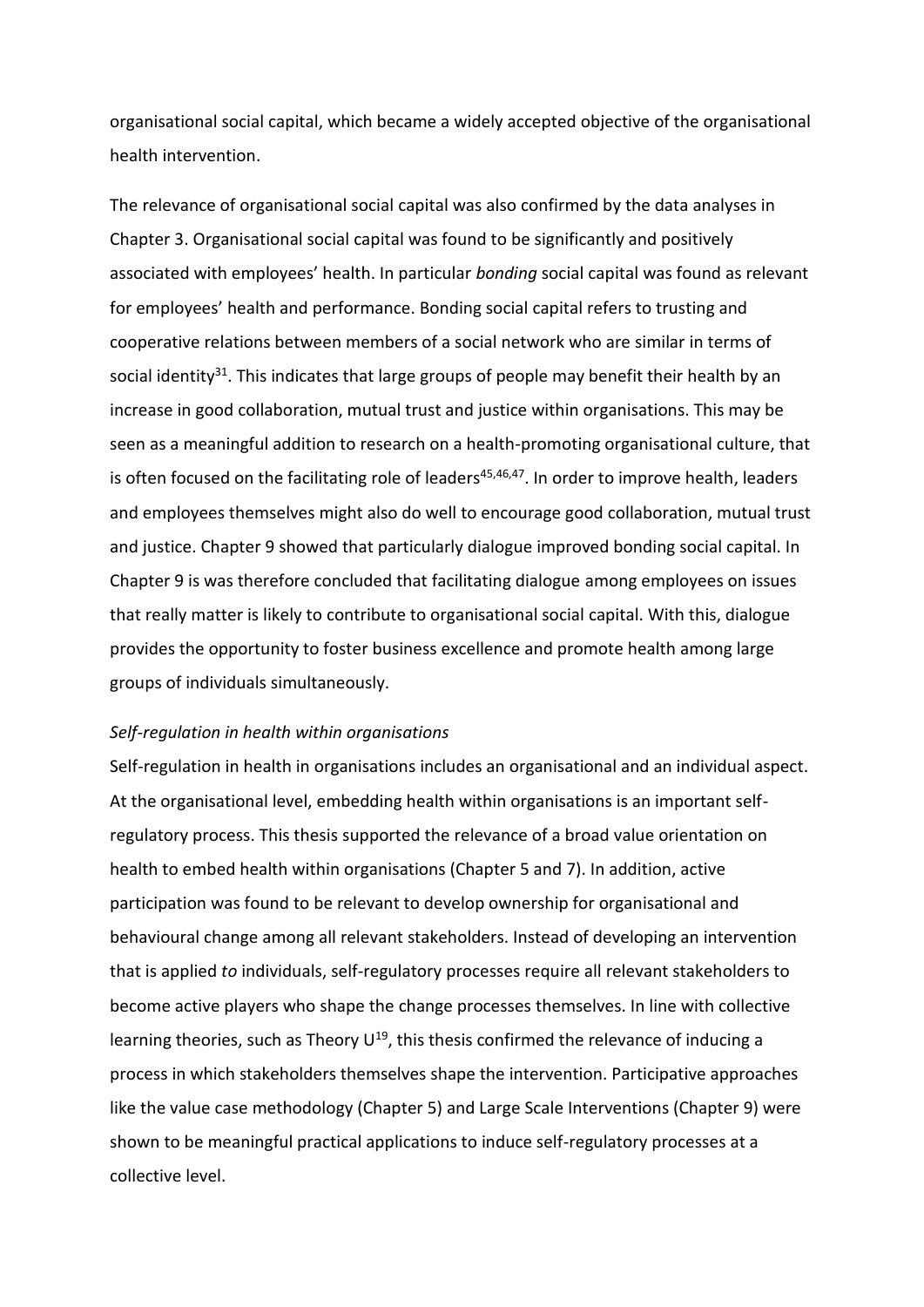Self-Determination Theory (SDT)<sup>32</sup> was used as the theoretical foundation to examine selfregulation among individuals. More specifically, a sub-theory of SDT, the Organismic Integration Theory (OIT) was used. OIT distinguishes various motivational regulatory styles. In OIT, 'amotivation' describes a situation in which people are not motivated to perform a specific behaviour, whereas intrinsic motivation is the prototype of autonomous regulation. Between these two extremes, four different types of motivation ('regulatory styles') are distinguished, falling along a continuum towards internalisation. OIT emphasises the social context as important to enhance internalisation. In this thesis, autonomous regulation towards healthy living was found to underlie various types of health behaviours (Chapter 4). In line with other studies<sup>48</sup>, support was found for transference or 'spillover' effects between autonomous regulation and various types of health behaviour among employees. The study suggested internalisation of the value of health in general to be relevant to improve various specific health behaviours among employees. Health promoters and organisations therefore would do well to address the value of health and to consider the development of interventions aimed at internalising the value of health among employees. This is different from traditional approaches used in health interventions in the setting work focused on promoting individual health behaviour. Interventions focused on promoting individual health behaviour within organisations commonly start with identifying specific health needs in a targeted group at risk. Interventions then are developed to solve the identified health problems. This thesis supported the idea of developing interventions at a higher level of abstraction, focusing on internalising the value of health in general. As theorised by OIT, the social context is important to enhance internalisation. In OIT especially autonomy and relatedness are understood as critical for internalisation. However, organisational social capital (Chapter 3) or the core values that support health, safety and well-being identified in Chapter 7 may be relevant as well. Though, this has to be confirmed in future research.

#### *Developing organisation-specific interventions: Organisational Mapping*

Organisational Mapping (OM) was developed in order to facilitate a proper developmental process of organisational health interventions. Such an organisation-specific version of Intervention Mapping<sup>25</sup> was still lacking in the literature. OM supports a profound understanding of organisations as entity, and facilitates optimal adjustment to the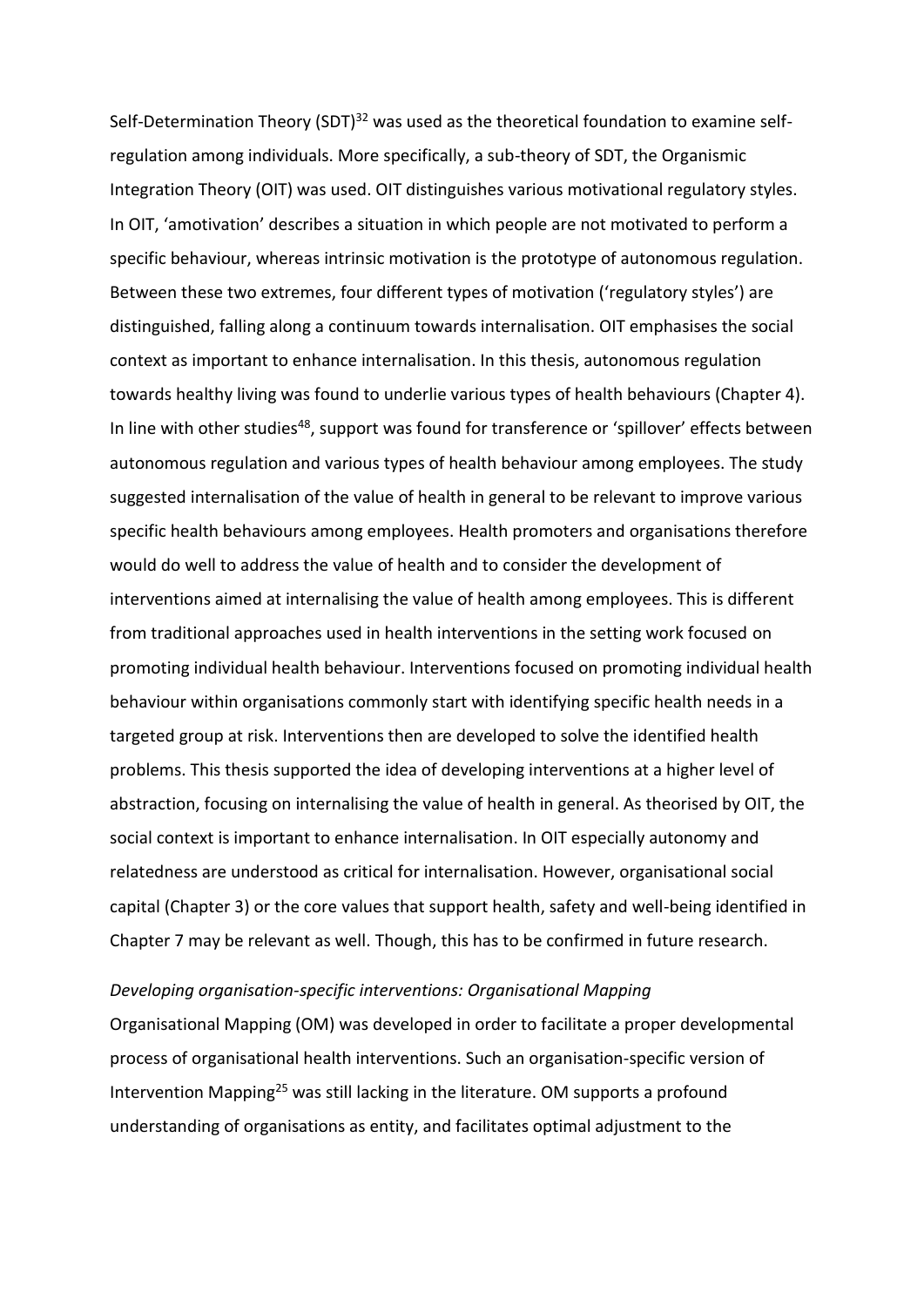organisational context, policy, practice and needs. Also, OM encourages health promoters to combine organisational and health science and practical experiences.

By supporting a profound understanding of the organisation as entity, OM can be used in the preparatory stage before developing the intervention and in the subsequently mapping steps. In Chapter 8, OM was also suggested to be a worthwhile health intervention in itself as well, since it requires relevant stakeholders to collaborate, to share their views and interests, to elaborate common ground, to encourage a shared-decision making process, and to participate in the change process. OM therefore shares some key principles of community-based health promotion<sup>49</sup>.

OM is presumed to contribute to more effective organisational health interventions. Although this has to be confirmed in future research, the present thesis already gave support for the relevance of OM. In developing the organisational health intervention (Chapter 9), some of the principles of OM already were applied 'avant la lettre' (Chapter 9) through the participation in the developmental process of external as well as internal organisational consultants and change managers. Based on their knowledge and experiences, a relatively large amount of time and effort was put into the adjustment to the organisation-specific context, needs and policy. Also, the knowledge and experience of organisational consultants and change managers were used to properly understand the organisation as an entity and to define the organisation needs accordingly. In essence, it was precisely this experience by which it was decided to perform a Delphi procedure that led to the development of OM.

This organisational way of the application of the Intervention Mapping protocol resulted in an effective health-promoting organisational Large-Scale-Intervention. Important to note is that in organisational interventions, the design of the intervention developmental process to a large extent determines the ultimate effect<sup>37</sup>. Effects should therefore at least partially be assigned to the intervention developmental process that has been followed. Since OM facilitates both a good developmental process, and at the same time encourages health promoters to incorporate relevant organisation-specific factors, OM was presumed to offer key ingredients for effective organisational health interventions.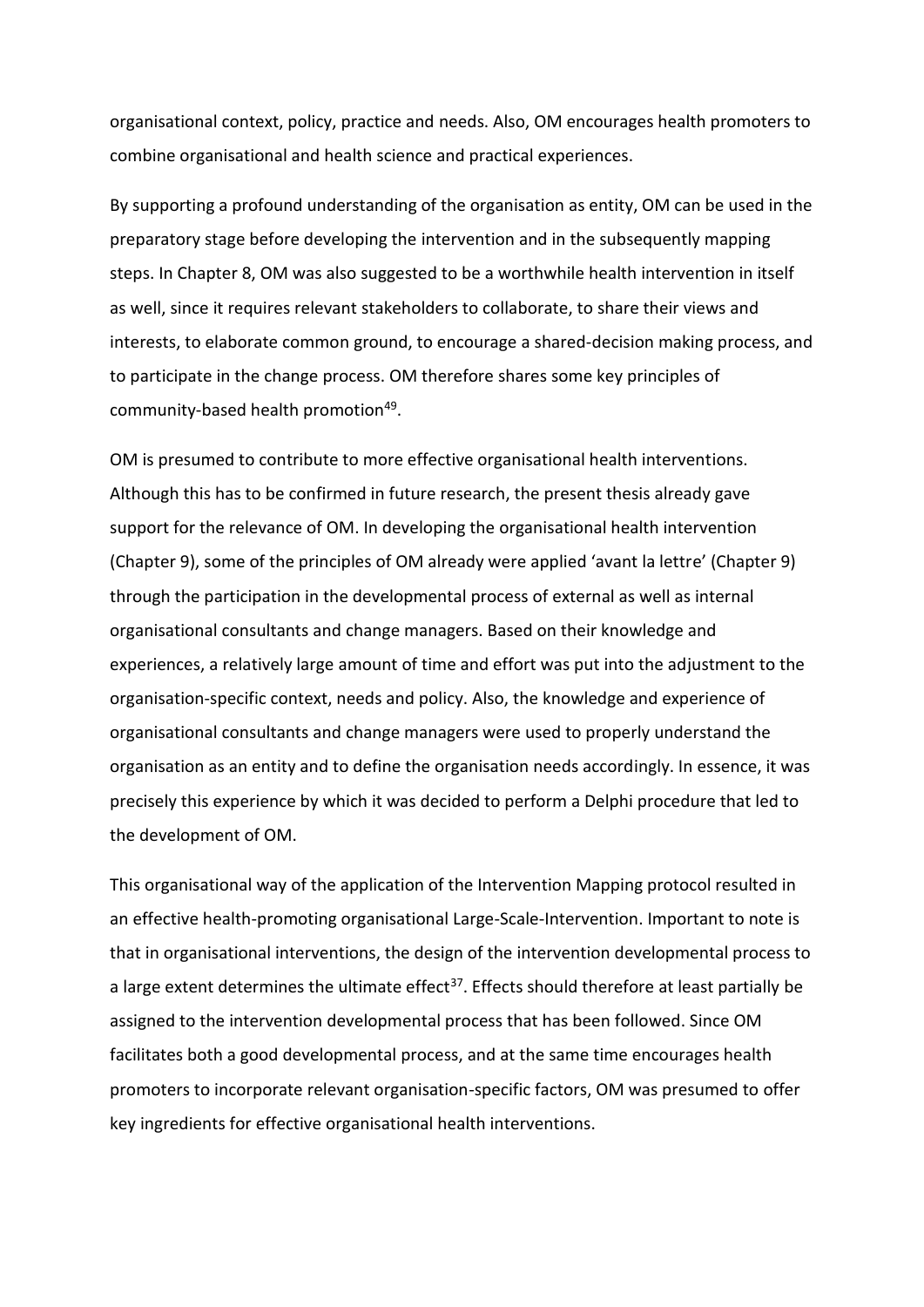# Methodological considerations of organisational health interventions

Organisational health interventions, primarily targeting at organisational features, are seen as complex innovations<sup>50</sup>. Organisational (health) interventions inherently include methodological difficulties<sup>23,26,51</sup>. Some main methodological challenges are described in this paragraph.

## *Participation in the organisational health intervention.*

In organisational interventions, participation at the organisational level should be distinguished from participation at the employee level. Regarding the organisational level, in total nine organisations were invited to collaborate in this project. Three of them were willing to participate in the organisational intervention project. Despite the fact that organisations could participate for free, six organisations decided not to participate. The main reason was that these organisations were reluctant to start an open-ended developmental process. Also, it was not common for organisations to use principles of an organisational developmental process for health promoting purposes. By applying, describing and evaluating an organisational health intervention, this thesis may contribute to mainstreaming the combination of organisational development and health science.

Regarding the participation rates among employees, participation in filling out the questionnaire to evaluate the intervention should be distinguished from participation in the intervention. In the post-intervention measurement, employees were asked what intervention components applied to them (Chapter 9). In total 194 employees, out of a sample of 324 employees, reported that at least one of the components of the intervention applied to them. The intervention thus had a reach of about 60% of the employees within this sample, whereas 40% of the employees did not experience any intervention component. As the participation rates in individual lifestyle interventions often are lower <sup>52</sup>, this participation reach should be seen as satisfactory. By targeting organisational features, organisational health interventions can be arranged as a 'whole population approach', and therefore may have the potential to reach relatively large groups of people.

## *Organisational development and knowledge development*

In this thesis, the organisational development was understood as a social learning process<sup>22,53</sup>. This type of learning can be distinguished from cognitive learning<sup>54</sup>. This social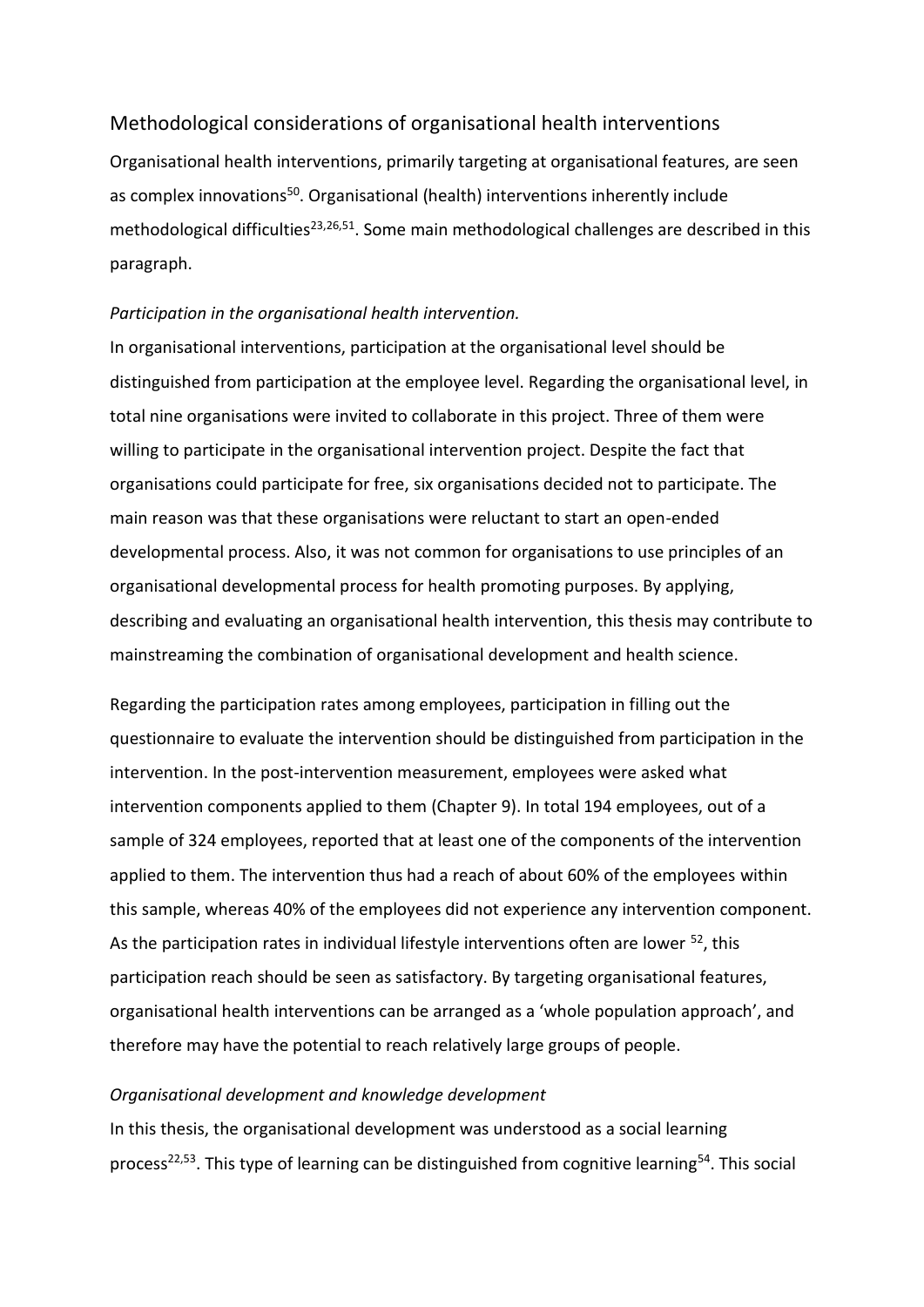learning perspective implies that organisational development occurs through social interactions among stakeholders. Consequently, organisational knowledge development was based on a combination of practical experiences, knowledge from stakeholders and the use of organisational learning theories. In this thesis, practical experiences and knowledge were particularly used in Chapters 5, 6, 7 and 8, in which the way to embed health within organisations was described. Various experts and stakeholders were consulted, and actively participated in the studies. This way of knowledge development can be seen as complementary to hypothesis-testing knowledge development, which is often used in workplace health promotion science. Application of the developed organisational knowledge in various contexts is required to allow statements about the usefulness of it.

## *Evaluation of organisational health interventions*

Whereas for interventions focused on promoting individual health behaviour a randomised controlled trial (RCT) is often seen as the highest standard to evaluate the effectiveness of interventions, for organisational interventions an RCT approach is often problematic<sup>51</sup>. First, a randomised allocation of individuals to an intervention or control group is often not possible in organisational interventions. Even cluster randomisation is often complicated. In organisational interventions, contextual factors, as well as the design of the intervention developmental process are important for the overall effect<sup>37</sup>. It is often difficult, or even impracticable, to obtain situations in advance that are exactly comparable on organisational features and developmental process.

In addition, organisational interventions inherently interact with changing environments. Controlling for these environmental factors is often not possible, since it is beyond the control of organisations, health promoters and researchers. In organisational culture development, controlling is even not desirable. Cultures grow from within. In cultural interventions people are encouraged to interact with each other, and to reflect on their commitments and underlying assumptions. They are presumed to collectively learn new patterns of behaviour<sup>22</sup>. A wide dissemination of these new insights and patterns should be seen as a success of the intervention, but is not in accordance with the requirements of an RCT to avoid interference and disturbances between various groups.

Lastly, organisational interventions such as LSIs should primarily be seen as collective developmental processes. It is not so much that an intervention is applied *to* the targeted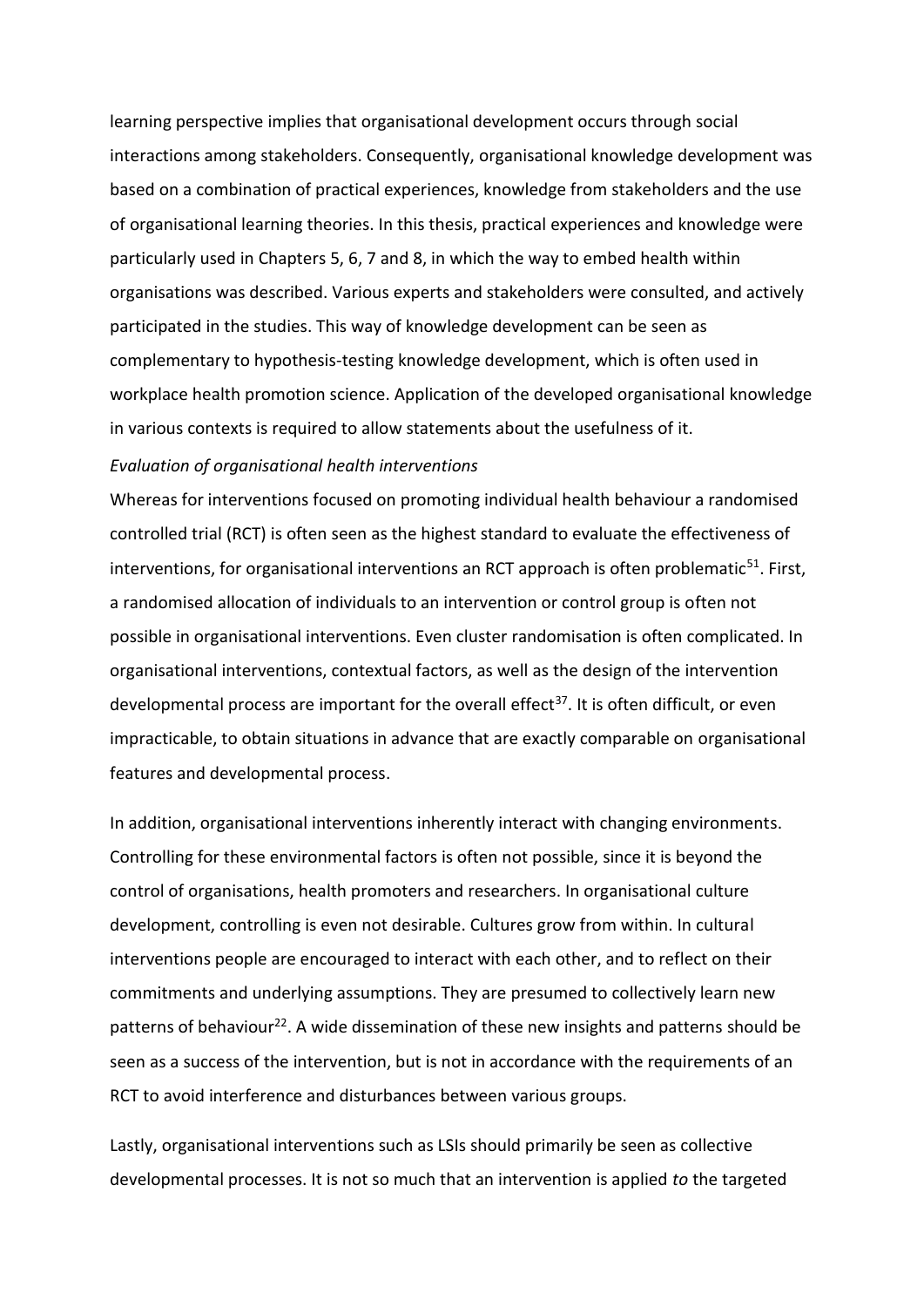group. Instead, the stakeholders themselves give shape to the intervention. Therefore it is not possible to completely plan the intervention in advance. In addition, this raises the question whether or not the intervention at any time can be classified as 'ready' to be evaluated, or whether the intervention should primarily be understood as a (continuous) improvement process.

In order to adjust to the requirements of the organisational setting, allocation to the intervention and control group to examine the effectiveness was done 'as treated', and were thus made in accordance to the intervention components that were actually applied to the employees. Also, tailor-made objectives at the environmental and employee level were identified to express the impact of the intervention. A quantitative evaluation, however, does not *fully* reflect the whole impact of the intervention. In the literature, comprehensive evaluation methods<sup>51</sup>, realistic evaluation methods<sup>55,56</sup>, and circular evaluations<sup>57</sup> are recommended to evaluate complex organisational health interventions. Therefore, the overall study underlying this thesis provided extensive qualitative methods, additionally to the quantitative data described in Chapter 9. Semi-structured interviews, focus group dialogue sessions, as well as evaluative narratives were used. However, because of the time constraints for this thesis, it was not possible to work out, describe and analyse all these qualitative data. It is certainly relevant to do this in a subsequent study.

#### *External validity of organisational health interventions*

In this thesis the effectiveness is described of the participative LSI in one organisation (Chapter 9). However, the intervention was also applied in two other organisations. Since these organisational interventions were tailored to the specific organisations, the various data was not sufficiently comparable to combine them for all three companies. However, unpublished analyses of the data of the two other organisations showed for both organisations also a positive intervention effect on health-promoting organisational features such as social capital. In one company an intervention effect on personal initiative, which is seen as self-regulatory capacity, was found as well. This suggests additional support for the relevance of LSIs for organisational health promotion. However, caution regarding external validity is still required.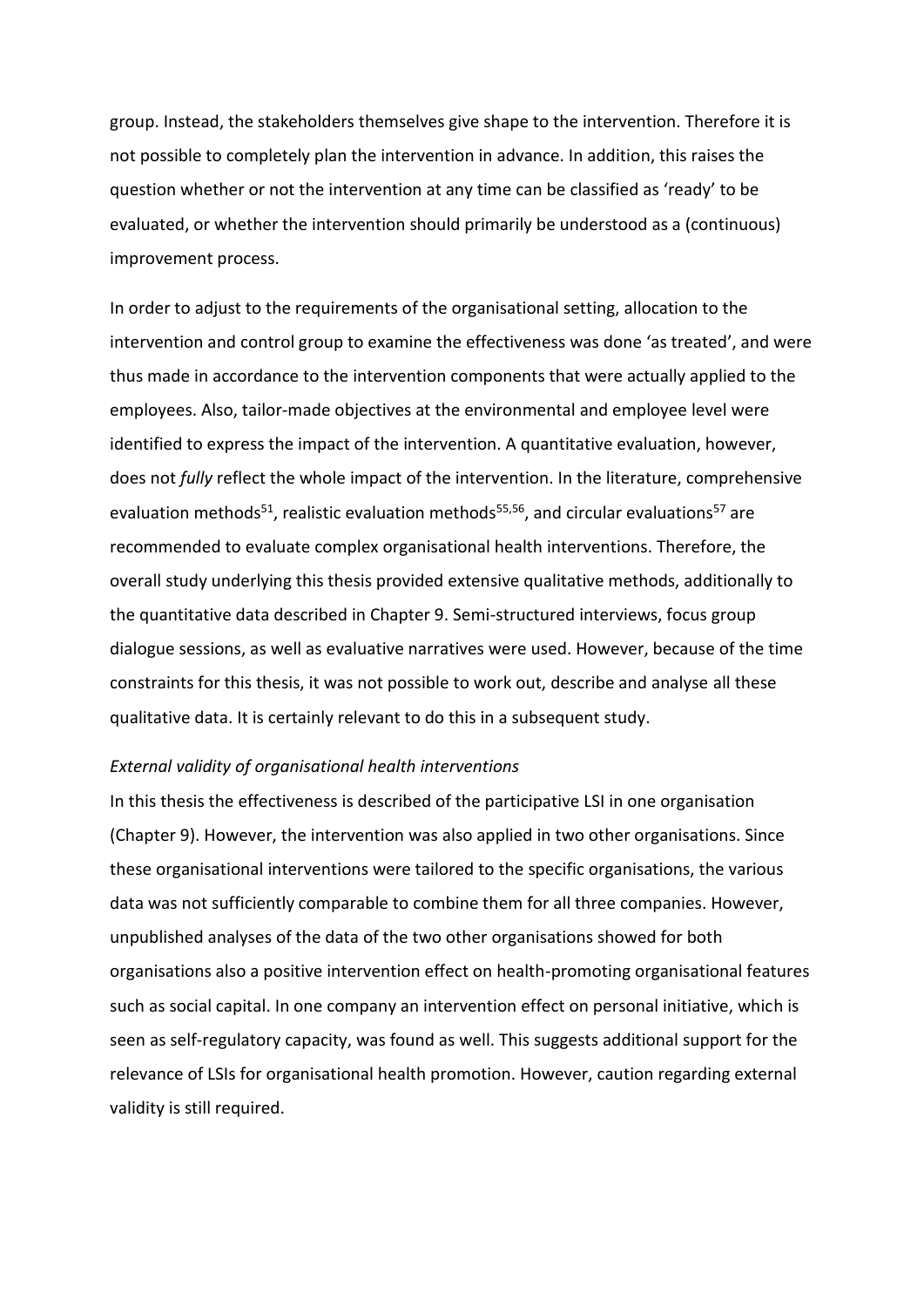Considering the external validity of organisational health interventions, it is important to take the developmental nature of this kind of interventions into account. Inducing sustainable change in organisations places high demands on the process. The process largely determines the success of the intervention, sometimes even more than the content that is indeed primarily the domain of the stakeholders themselves<sup>37</sup>. This has also implications for the external validity of this kind of organisational interventions. Evaluation and making statements about external validity of organisational health interventions place high demands on the process evaluation of the intervention.

## *Quantitative data by means of surveys*

Chapters 2, 3, 4 and 9 of this thesis are predominantly quantitative in nature. On-line questionnaires were used to collect the data. This method of data collection has some methodological shortcomings that should be mentioned.

As participation in the surveys was voluntary, bias due to selective response cannot be ruled out. The response of about 55% at baseline in the dairy company was considered to be satisfactory. Important to notice is that the sample was compared with the personnel list, from which it was concluded that the participants of the study were representative for the entire organisation. However, due to many changes within this organisation and nonresponse at the follow-up measurement, the evaluation of the intervention was based on data of 324 employees (out of the initial 1,152). Findings of the effect of the intervention are therefore based on a relatively small part of the entire workforce (28%). Because no information is available on the non-responders, selective non-response might have influenced the findings.

In addition, common method variance may have contaminated the findings. It was attempted to avoid this bias by using validated scales as much as possible, by making use of reversed items and by emphasising that there were no good or wrong answers<sup>58</sup>.

## Recommendations for future studies

In the current thesis, organisational and health theories were combined. To date, this combination has rarely been used in this kind of research in the work setting. Based on our findings, it makes sense to continue with this type of organisational health research. Future studies on the cutting edge of organisational and health sciences seem useful to develop and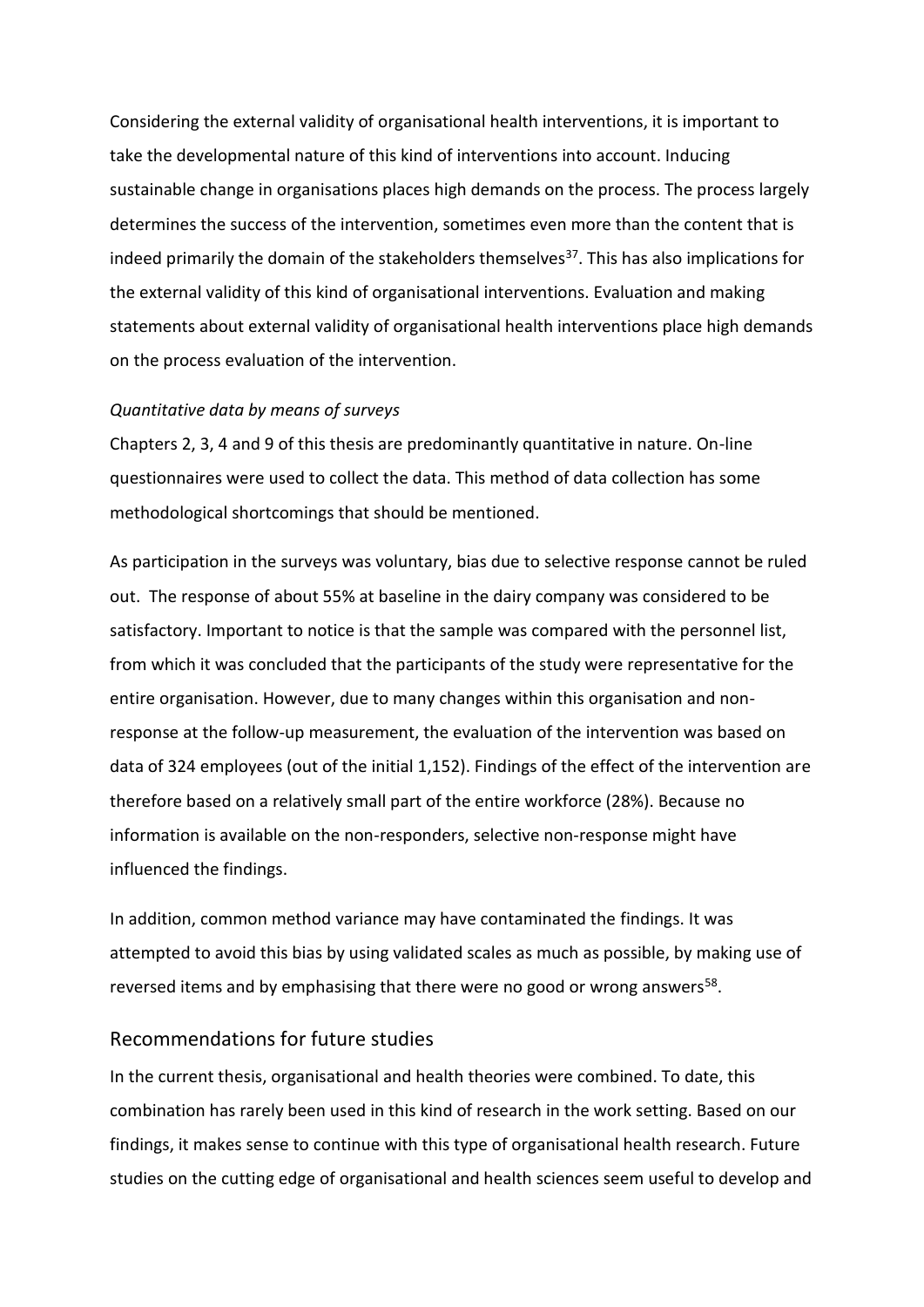describe new theories that comprise evidence, experiences and practical knowledge of both scientific fields. The following paragraphs describe where more knowledge is needed and discusses the implications for evaluations.

#### *Wider application of the developed knowledge*

This thesis provides insights in how to induce a social change process within organisations that contributes to the maintenance of health of large groups of individuals. Although this thesis is limited to the work setting, it is conceivable that the obtained knowledge on social capital and on self-regulation can be meaningfully applied in other settings, such as school and neighbourhoods. Social capital for example is often the subject of study in neighbourhoods and communities<sup>42,59</sup>. It is worthwhile to investigate whether the knowledge on social capital and self-regulation can be translated to other settings.

Active involvement of all relevant stakeholders, seeking common ground among stakeholders and mobilising (personal) leadership are key principles of values cases (Chapter 5), of Organizational Mapping (Chapter 8) and of Large Scale Interventions (Chapter 9). A similarity between these approaches and community-based health promotion<sup>49</sup> is recognisable. Indeed Organisational Mapping, Large Scale Interventions and communitybased health promotion share actively participating stakeholders to exchange their views and interests and to elaborate common ground. Further integration between the knowledge developed in this thesis on developing and applying organisational health interventions and community-based health promotion therefore seems sensible.

Additionally, more insight in the potentially broader impact of these change processes is desirable. More specifically, it is interesting to investigate the extent to which the change process is adopted by employees and translated into their private lives. Also, it is worthwhile to investigate whether this type of change processes have a broader impact than the targeted employee population. It is, for example, relevant to determine whether an effective organisational change process could also influence other people, such as people in the area of the company or employees' relatives.

#### *Self-regulation within the participatory society*

During the course of this thesis, the Dutch government (i.e. the government known as 'Rutte II') has embraced the principles of the participatory society. All citizens are expected to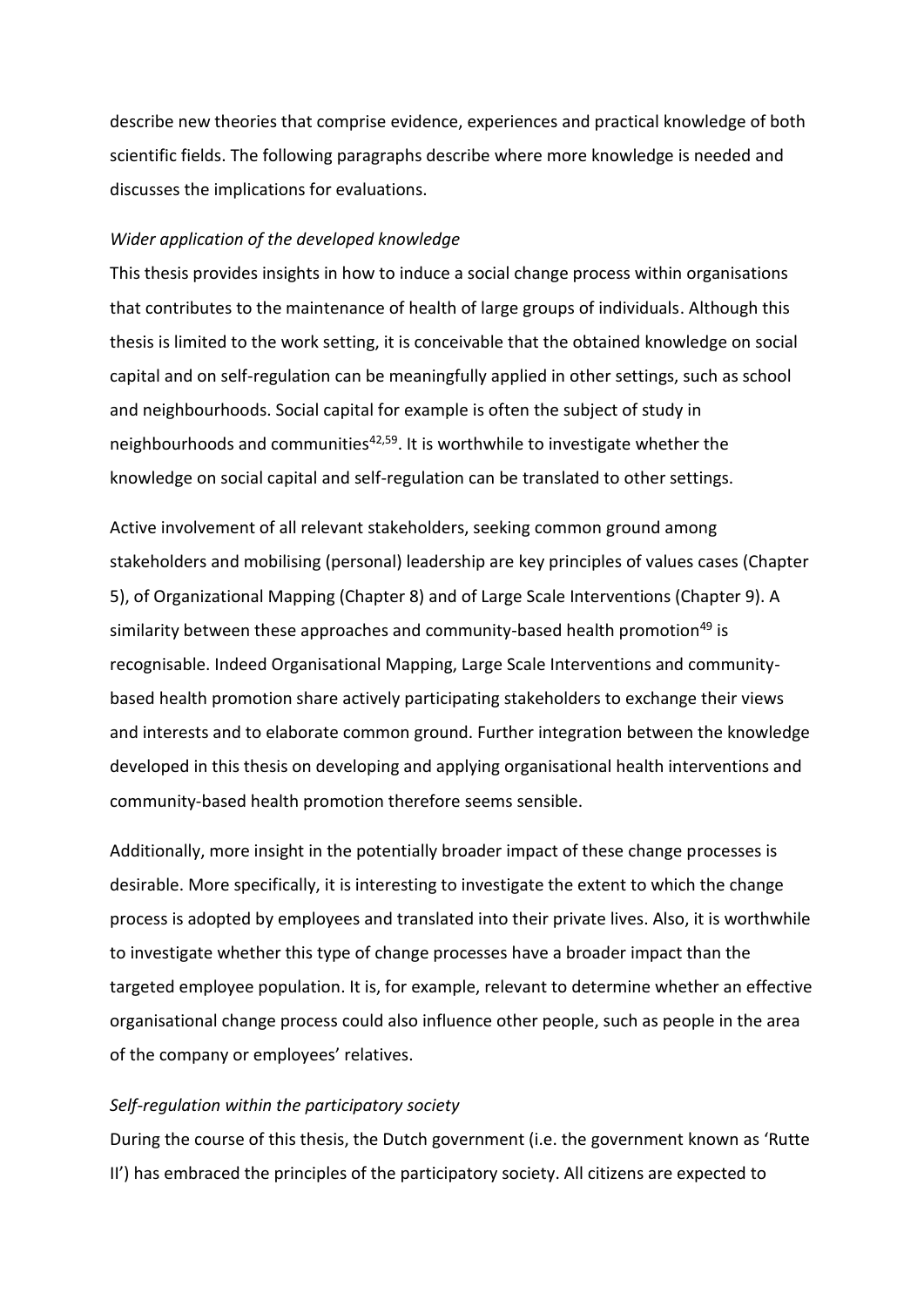contribute according to their abilities. This change appeals to the self-regulatory capacity of society as a whole, of institutions, and of individuals. In addition to self-regulation of organisations regarding health<sup>60</sup>, this also implies a more prominent role of self-regulation regarding health among individuals. Although the word 'self' in self-regulation regarding health for many predominantly has an individual connotation, and the participatory society in the public debate is sometimes criticised as 'excessive individualism', this thesis showed that self-regulation cannot do without a supportive environment. In line with theories<sup>32</sup> and earlier studies<sup>61</sup>, this thesis demonstrated the relevance of a supportive social environment for self-regulation. Social capital is suggested as a meaningful, supportive construct. In addition, this thesis indicated that inducing self-regulatory processes will probably benefit from a broad value orientation and a dialogue among stakeholders. These insights, although obtained in the organisational context, probably also make sense from the perspective of 'the participatory society'.

#### *Implications for evaluations of organisational health interventions*

Organisational health interventions should be seen as complex innovations<sup>50</sup>. Innovations require a revision of the existing situation and the common way of doing. Both the intervention itself, as well as its effectiveness, depends largely on the stakeholders and their interaction with a changing environment<sup>37</sup>.

Nowadays, evaluations of workplace health promotion interventions usually include an effectiveness study and a process evaluation<sup>2</sup>. Statements on effectiveness are based on statistical differences regarding the targeted outcome health measures. The process evaluation usually focuses on factors influencing the implementation process. In organisational developmental interventions, however, other types of outcomes, such as organisational learning processes, may be relevant as well<sup>51</sup>. Organisational interventions may be accompanied by 'second order organisational learning processes<sup>'37</sup>. Second order organisational learning processes are a deeper form of collective learning, based on new insights and experiences about everyone's role and contribution in the change. These second order organisational learning processes shift the norms regarding interaction, relationships and communication. People learn to steer of, and contribute to, the learning process; it comes to a lasting change in interactions between people and collective behavioural patterns. Second order learning processes therefore are indicated to be the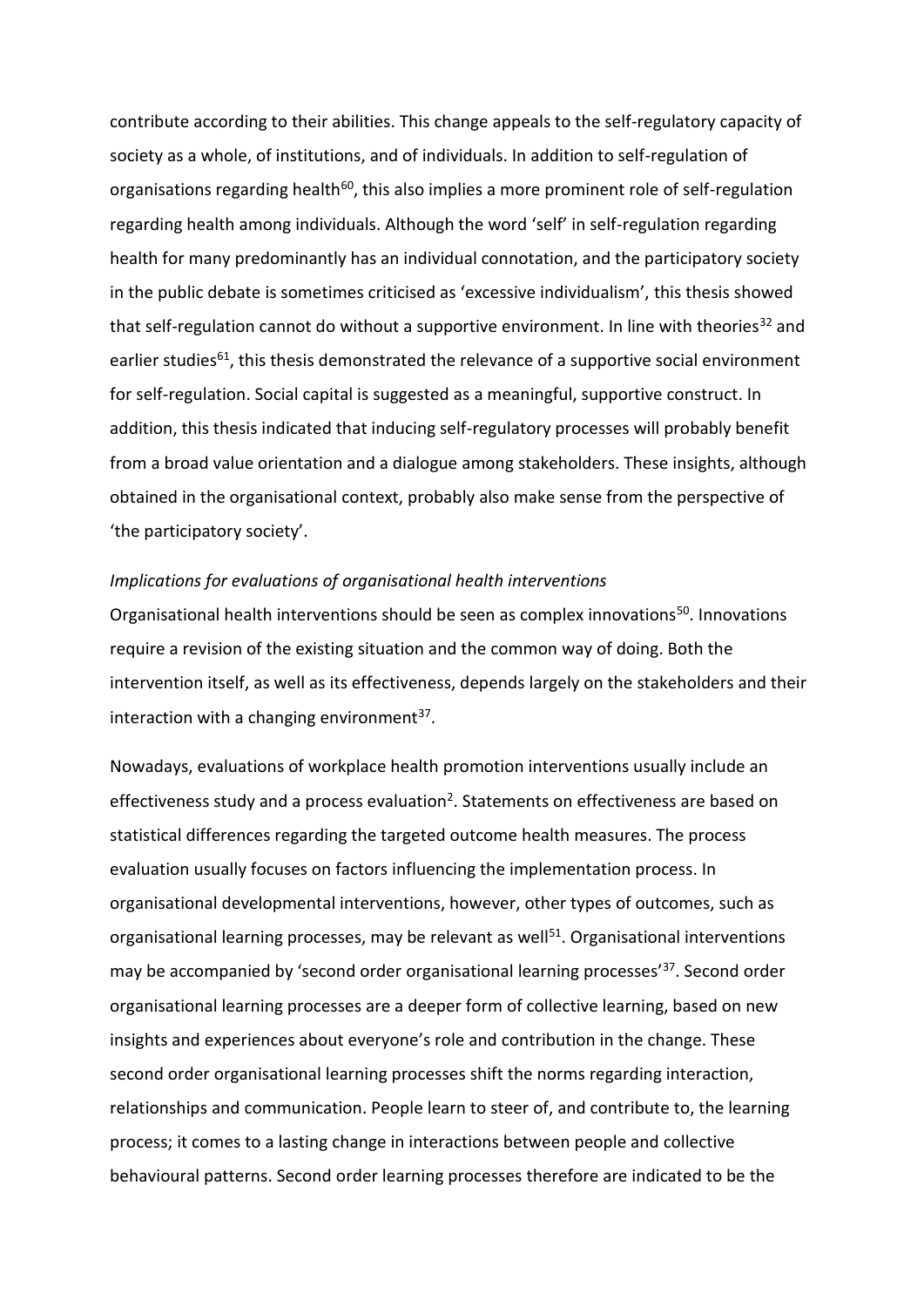sustainable or transformational effects. The extent to which these second order learning processes will occur cannot be planned in advance. It thus seems useful to develop and apply more open evaluation methods and to examine if these not necessarily foreseen second order effects actually occur. Collective learning theories are likely to provide a relevant basis to examine these second order organisational learning processes. An example is Theory  $U^{19}$ , a collective learning theory used to explain and change unproductive collective patterns. Based on the above it is recommended to evaluate organisational health interventions at three levels:

- 1. First order, presumed effects: evaluation of the theory-based hypothesised effects of the intervention on individual and environmental health indicators and outcomes,
- 2. Implementation process: evaluation of the way the intervention has been applied in practice, in interaction with a dynamic environment. The evaluation of the implementation process includes the participation or achievement of the intervention, as well as the barriers and facilitators of the implementation process in the specific context.
- 3. Second order organisational learning process: evaluation of the (unforeseen) second order organisational learning processes. This part of the evaluation answers the question whether other interactions, other communication, other mind-sets or other behavioural patterns have emerged.

In addition, since the effect of organisational health interventions to a large extent are determined by the (dynamic) context, it makes sense to describe the context, to examine how the context evolves and if this evolving context influences the effect of the intervention. Obviously, qualitative and quantitative methods should be combined to examine these broad implications of organisational health interventions<sup>51</sup>.

## Recommendations for future organisational health interventions

Based on the findings and on the overall learning experiences during this PhD-trajectory, the following suggestions for future organisational health interventions can be made.

## Broad value orientation on health

This thesis provides support for the relevance of a broad value orientation and value determination on health for future organisational health interventions. A more profound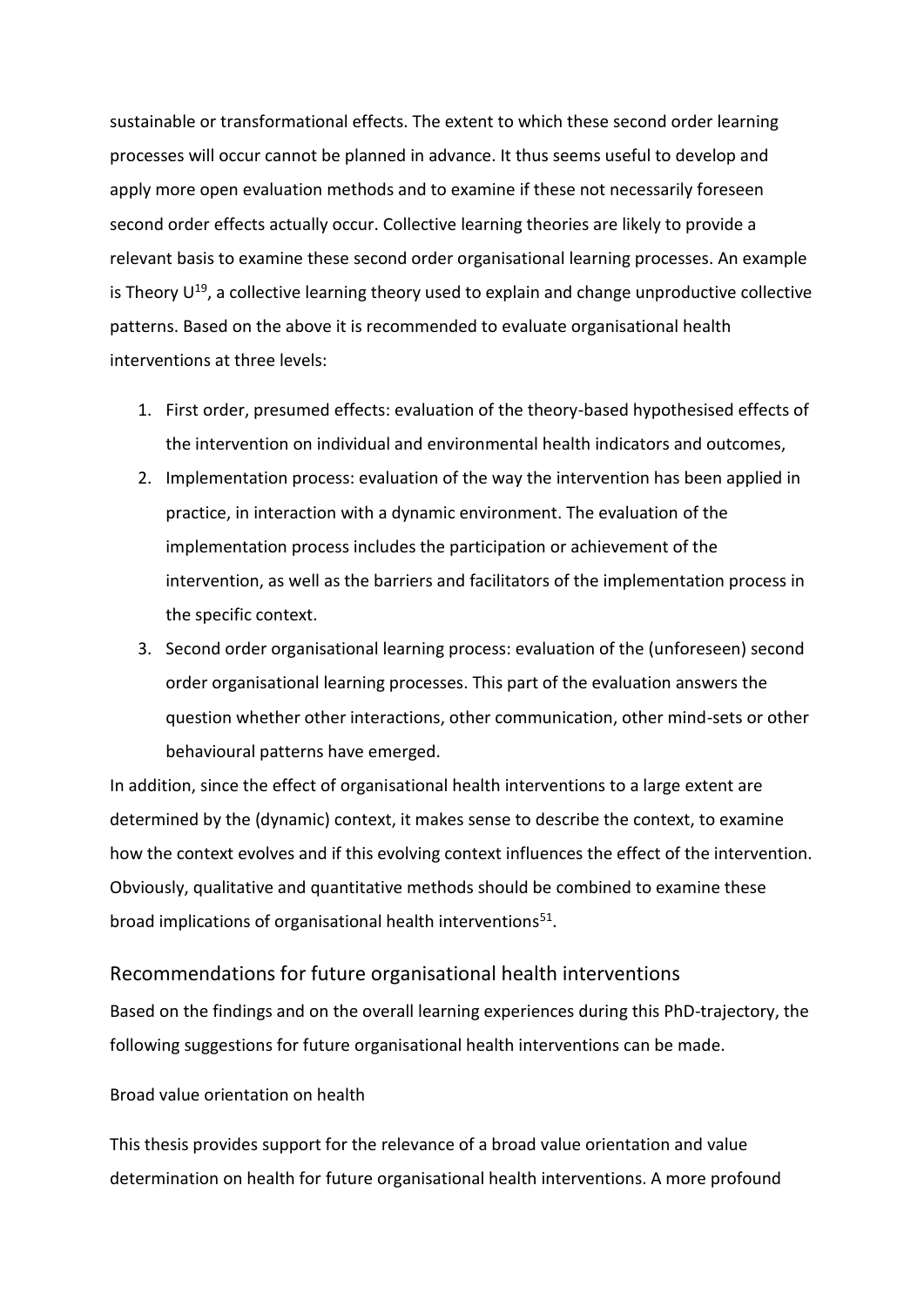value assignment to health among stakeholders is likely to contribute to ownership for the change at a collective and individual level. Value cases are found to be relevant to identify the broad value of organisational health interventions for several stakeholders (Chapter 5). Value cases may therefore meaningfully underlie and support a change process in which various stakeholders are involved. When it comes to individuals, this thesis provides support for the relevance of internalising the value of health to improve various health behaviours.

#### Looking for parallel interests

Inducing a change process requires ownership for the change among all stakeholders. Ownership at the organisational level can particularly be obtained by searching for parallel health and business interests. As significant associations between employees' health and functioning were found, the business relevance of a healthy workforce was confirmed. In addition, this thesis suggests that a parallel interest can also be found in the development of an organisational culture that expresses a desired company identity, and at the same time develop a health-promoting social work-environment. Organisational social capital (Chapter 3), and setting core values that support health (Chapter 7) seem meaningful objectives to develop this parallel interest. In other words: the 'social dimensions of health' <sup>62</sup> are presumed to serve this dual interest of organisational development and a health promotion, and are therefore recommended to be used more frequently in practice.

### Design of the developmental process

In organisational interventions, a good design of the developmental process to a significant extent determines the outcome<sup>37</sup>. Based on this thesis, active participation of stakeholders and looking for common ground (Chapter 5 and 9) are key components to develop and embed organisational health interventions. Principles of systems thinking and action research, which are incorporated in the participative Large Scale Intervention (Chapter 9), appear useful. Organisational Mapping seems an appropriate method to incorporate relevant organisational principles in a health intervention developmental process.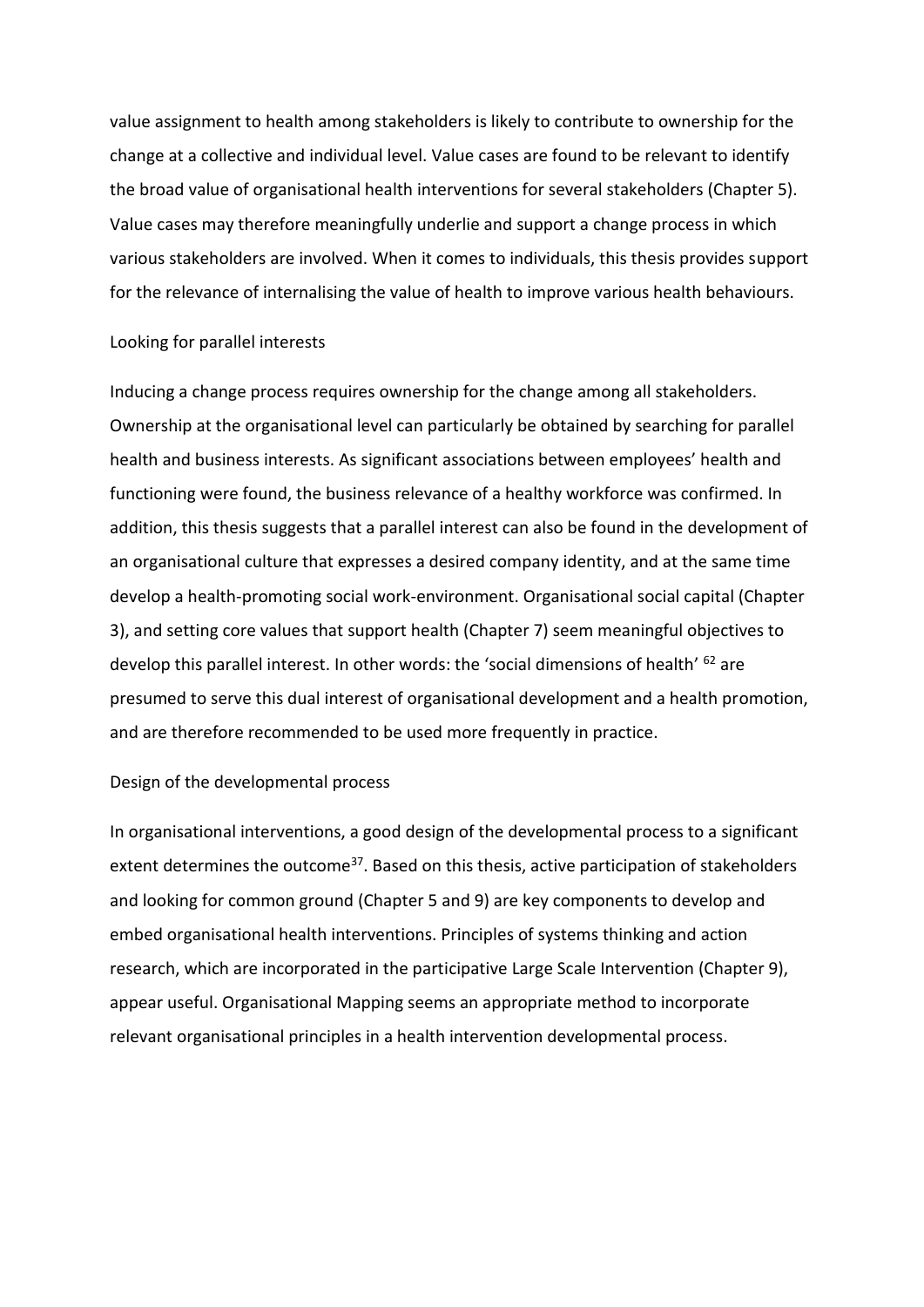# General conclusion

This thesis has contributed to insights on how to develop and implement organisational health interventions aimed at inducing a social change process that fosters self-regulation in health. Such interventions have the potential to counteract the threat of the collective increase of lifestyle-related non-communicable diseases (NCDs) and psychosocial risks in modern society.

Based on the findings, key elements on how to induce a social change process within organisations primarily include the process of embedding health within organisations. A broad value orientation, a profound search for parallel health and business benefits, active involvement of all relevant stakeholders, and an optimal adjustment to the specific organisational context and needs are recognised as decisive factors for effective organisational health interventions. Value cases, Organisational Mapping and Large-Scale-Interventions are suggested to be meaningful approaches to support and develop organisational health interventions.

The findings support the relevance of the 'social dimensions of health'. Large groups of people are likely to benefit their health by an increase of organisational social capital. In addition internalising the value of health appears important for various health behaviours. Dialogue on the value of health is found as a main intervention component of organisational health interventions aimed at creating a culture that fosters self-regulation in health.

The knowledge obtained in this thesis facilitates health promoters to consider a shift in workplace health promotion from a predominantly individual focus on physical and mental health of individuals towards an organisational focus on how to develop healthy organisations. A healthy organisation is characterised by a culture that promotes collaboration, trust, justice and supports self-regulation, by which the health and functioning of employees and the organisational as a whole will be promoted simultaneously.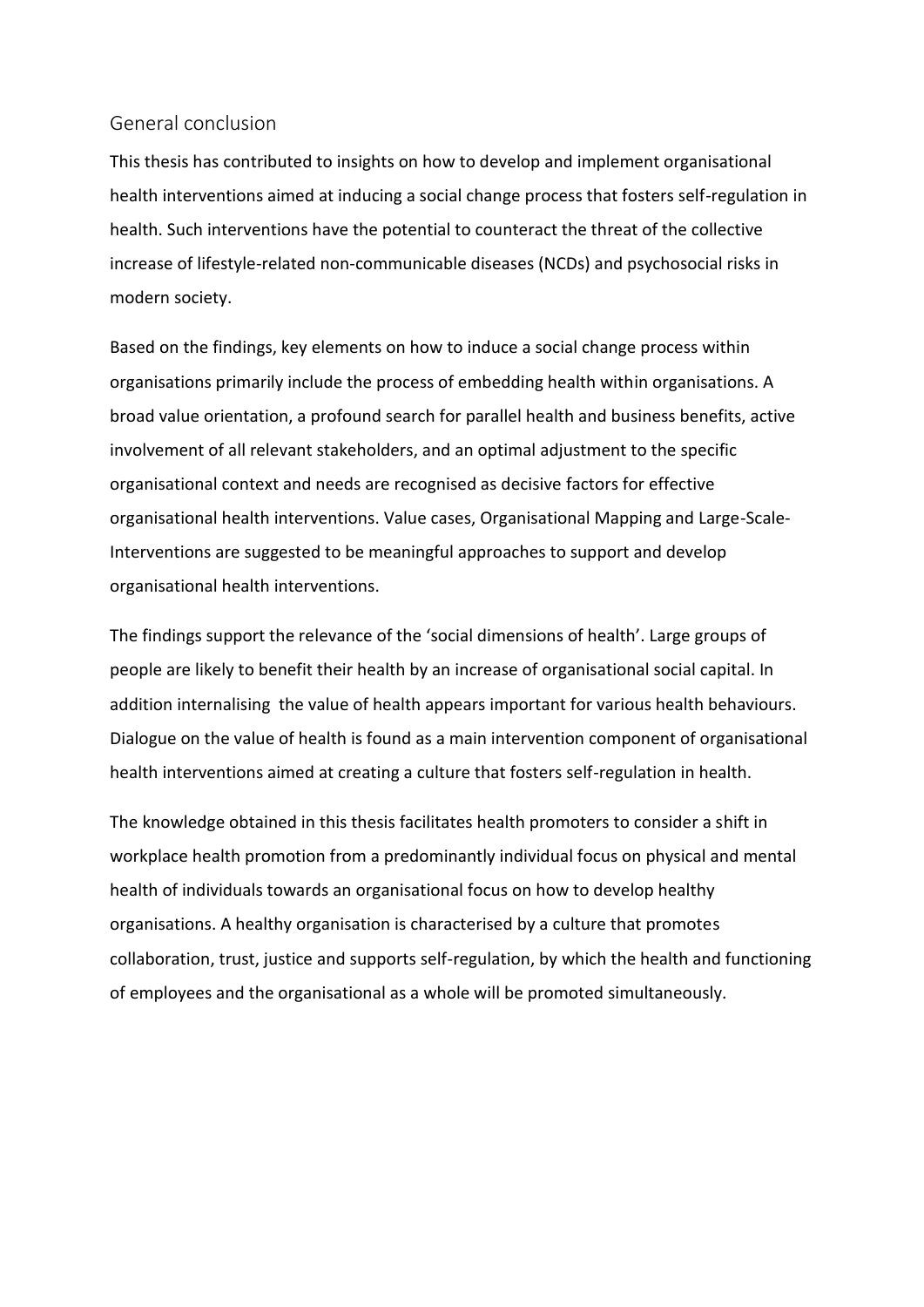# References

1. Zwetsloot, GIJM and Van Scheppingen, AR. Towards a strategic business case for health management. In: U Johanson, G Ahonen and R Roslender eds. *Work Health and Management Control.* Stockholm: Thomson Fakta; 2007:183-213.

2. Oude Hengel, KM. *Sustainable Employability of Construction Workers.* Doctoral Thesis. TNO/ VU Medical Center. Amsterdam: Buijten & Schipperheijn; 2013.

3. Hoeymans, N, Van Loon, AJM and Schoemaker, CG. Ontwerprapport volksgezondheid toekomstverkenning: Design of the nation public health status and forecast 2014; Bilthoven, RIVM briefrapport 270241003;2012.

6. World Health Organization. Cluster strategy non communicable diseases and mental health 2008- 2013. Geneva: World Health Organisation Press; 2010 WHO/NMH/2009.2.

4. World Health Organisation. Non communicable diseases: Country profiles 2011. Geneva: World Health Organization Press; 2011.

7. Garssen, J. *Demografie van de vergrijzing*. Den Haag/ Heerlen: CBS; 2011.

8. World Health Organisation. Mental health: Facing the challenges, building solutions. Geneva: World Health Organisation Press; 2005.

7. OECD. *Health at a glance 2011: OECD indicators.* OECD Publishing 2011. available at: *http://dx.doi.org/10.1787/ health\_glance-2011-en.*

9. EU-OSHA. Expert forecast on emerging psychosocial risks related to occupational safety and health.

10. Leka, S. and Jain, A. Health impact of psychosocial hazards at work: An overview. Geneva: World Health Organization Press; 2010. health. Luxembourg: Office for Official Publication of the European Community; 2007.

11. Rose, G. Sick individuals and sick populations. *Int J Epidemiol.* 1985;14:32-38.

12. Bandura, A. The primacy of self-regulation in health promotion. *Appl Psychol.* 2005;54:245-254.

13. Baumeister, RF, Nathan Dewall, C, Ciarocco, NJ and Twenge, JM. Social exclusion impairs selfregulation. *J Pers Soc Psychol.* 2005;88:589-604.

14. Whitelaw, S, Baxendale, A, Bryce, C, MacHardy, L, Young, I and Witney, E. 'Settings' based health promotion: A review. *Health Promot Int.* 2001;16:339-353.

15. Dooris, M. Healthy settings: Challenges to generating evidence of effectiveness. *Health Promot Int.* 2006;21:55-65.

16. Boonstra, JJ. Dynamics of organizational change and learning. An introduction. In: Boonstra, JJ, (ed). *Dynamics in Organizational Change and Learning.* Chichester: Wiley Publishers; 2004:1-42.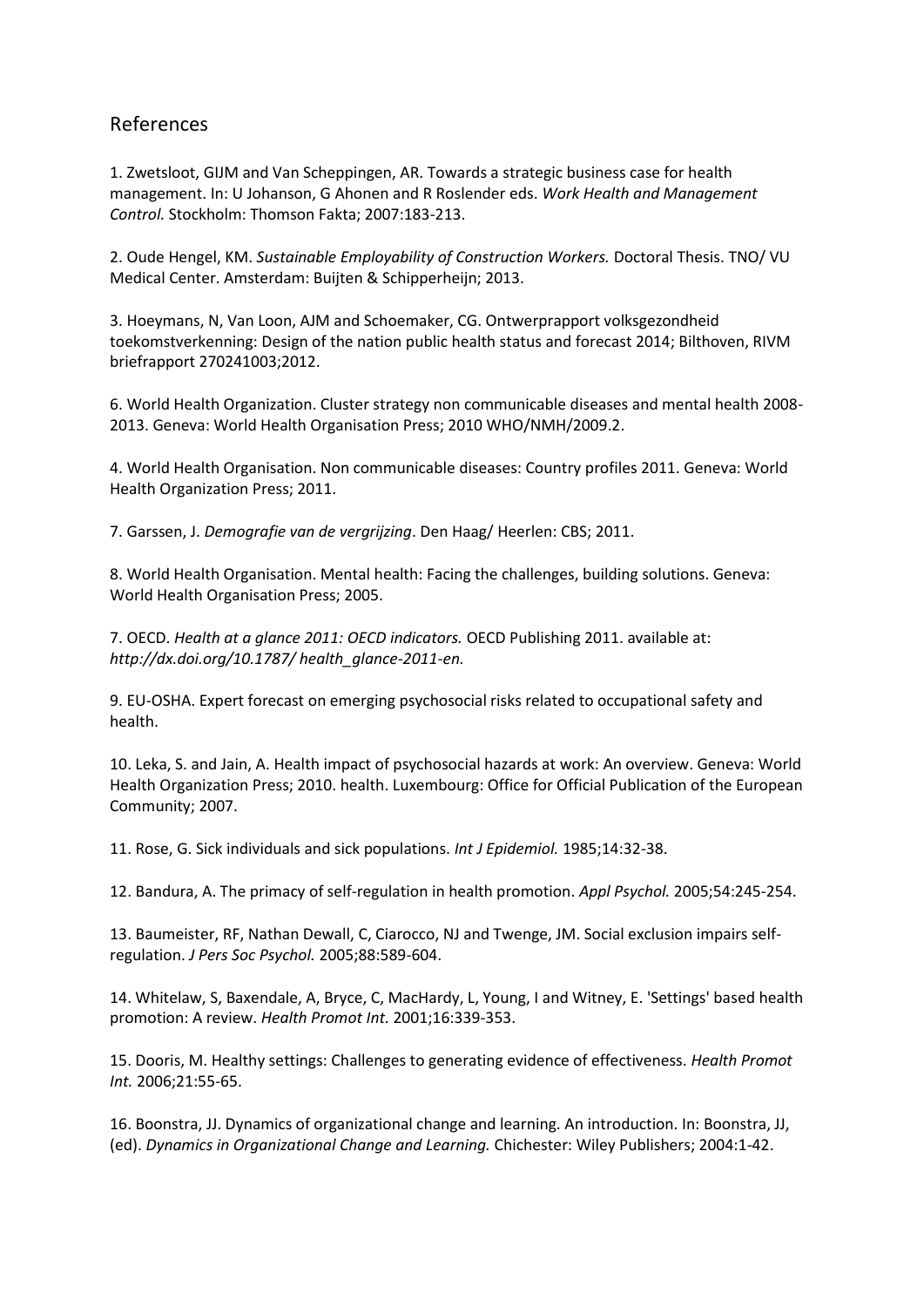17. Poels, T. *Handboek Organisatieverandering en Organisatieritmiek. Theorie van Praktijk van Ritmiek en Organisatieverandering.* Den Haag: Academic Service; 2011.

18. Schein, EH. *De Bedrijfscultuur als Ziel van de Onderneming. De Zin en Onzin over Cultuurverandering.* Schiedam: Scriptum; 2006.

19. Scharmer, O. *Theory U: Leading from the future as it emerges*. Cambridge, USA: The Society for Organizational Learning; 2007.

20. Argyris, C and Schön, D A. *Organizational Learning: A Theory of Action Perspective.* Reading, MA: Addison-Wesley Pub. Co; 1978.

21. Senge, PM. *The Fifth Discipline: The Art and Practice of the Learning Organization.* New York: Doubleday; 1990.

22. Senge, PM, Scharmer, CO, Jaworski, J and Flowers, BS. *Presence: An Exploration of Profound Change in People, Organizations, and Society.* London: Nicolas Brealey; 2005.

23. Cox, T, Taris, TW and Nielsen, K. Organizational interventions: Issues and challenges. *Work Stress.*  2010;24:217-218.

24. Nielsen, K, Randall, R, Holten, AL and González, ER. Conducting organizational-level occupational health interventions: What works? *Work Stress.* 2010;24:234-259.

25. Bartholomew, LK, Parcel, GS, Kok, G, Gottlieb, NH and Fernandez, ME. *Planning Health Promotion Programs: An Intervention Mapping Approach.* San Francisco: Jossey-Bass; 2011.

26. Randall, R and Nielsen, K. Interventions to promote well-being at work. In: S Leka and J Houdtmondt (eds). *Occupational Health Psychology.* New Jersey: Wiley-Blackwell; 2010:88-123.

27. Hasle, P., Kristensen, TS., Møller, N., and Olesen, K. G. Organizational social capital and the relations with psychosocial factors and health: A new issue for research. International Congress on Social Capital and Networks of Trust, Jyväskylä, Finland, 2007.

28. VWS, Ministerie van Volksgezondheid Welzijn en Sport (VWS). Adviesaanvraag met betrekking tot parallelle belangen bij gezondheid en preventie. Den Haag; 29 september 2008.

29. Sociaal Economische Raad. Een kwestie van gezond verstand. Breed preventiebeleid binnen arbeidsorganisaties. Advies uitgebracht aan de Minister van Volksgezondheid Welzijn en Sport. Publicatienummer 2; 2009.

30. Kawachi, I, Kim, D, Coutts, A, Subramanian, SV. Commentary: reconciling the three accounts of social capital. *Int J Epidemiol.* 2004;33:682-690.

31. Szreter, S, Woolcock, M. Health by association? Social capital, social theory, and the political economy of public health. *Int J Epidemiol.* 2004;33:650-667.

32. Ryan, RM and Deci, EL. Self-determination theory and the facilitation of intrinsic motivation, social development, and well-being. *Am Psychol.* 2000;55:68-78.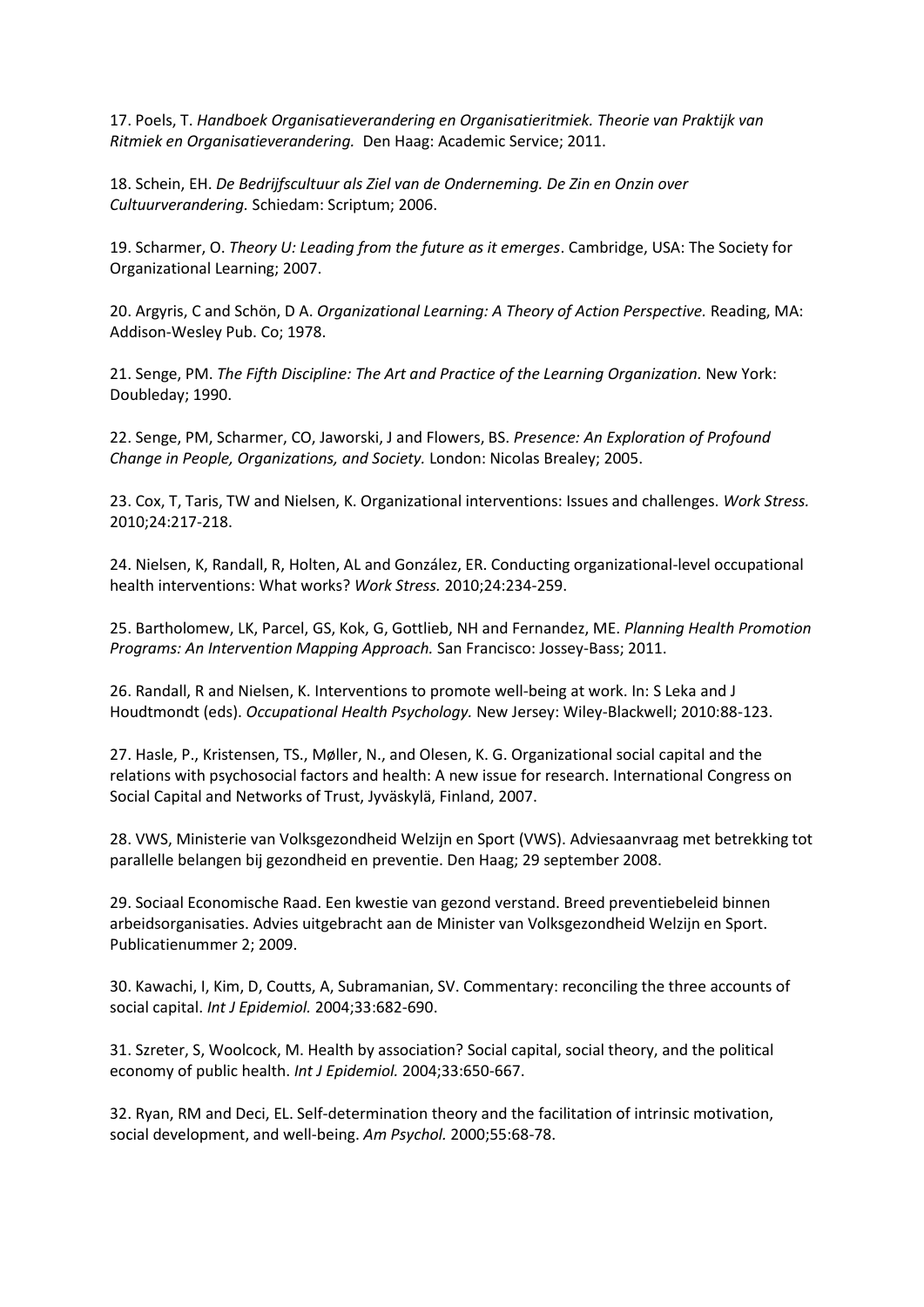33. Fagerlin, A, Pignone, M, Abhyanka, P, Col, N, Feldman-Stewart D, Gavaruzzi, T, Kryworuchko, J, Levin, CA, Pieterse, AH, Reyna, V, Stiggelbout, A, Scherer, JD, Wills, C, Witteman, HO. Clarifying values: An updated review Source. *BMC Medical Inform. and Dec. Making*, 2013, 13 (Suppl 2), S8.

34. Johanson, U, Märtensson, M, Skoog, M. Mobilizing change through the management control of intangibles. *Accounting, Organizations and Society* 2001; 26: 715–733

35. Zwetsloot, GIJM, Leka, S and Jain, A. Corporate social responsibility and psychosocial risk management. In: S Leka and T Cox (eds). *The European Framework for Psychosocial Risk Management: The PRIMA- EF.* Nottingham: Institute of Work Health and Organisations I-WHO Publications; 2008:96-114.

36. Dollard, MF and Bakker, AB. Psychosocial safety climate as a precursor to conducive work environments, psychological health problems, and employee engagement. *J. of Occupational and Organizational Psychology* 2010;83:579-599.

37. Van der Zouwen, T. *Building an Evidence Based Practical Guide to Large Scale Interventions.* Delft: Eburon Uitgeverij BV; 2011.

38. Bergman, D, Stolzer, E, Wahlström, R, Sandahl, C. Learning form dialogue groups- physicians' perception of role. J. Health Organ Manag 2009; 23(2):225-39.

39. Polyani, M, McIntosh, T, Kosny, A. Understanding and improving the health of workers. Critical Public Health 2005;15(2):103-119

40. Burke, MJ, Scheur, ML, Mededith, RJ. A dialogical approach to skill development: The case of Safety Skills. *Human Resource Management Review*, 2007;17(2);235-250

41. Guldenmund, FW. Understanding and exploring safety culture. Doctoral thesis. TU Delft. BOX press, Oisterwijk 2010.

42. Mohnen, SM, Groenewegen, PP, Völker, B, Flap, H. Neighborhood social capital and individual health. *Social Science & Medicine* 2011;72(5):660-667

43. Andrews, R. Organizational social capital, structure and performance. *Human Relations* 2010;63(5): 583-608

44. Krebs, V. Social capital the key to success for the 21th Century Organization. *IIRIM Journal* 2008;vol XII,5:38-42.

45. Kelloway, E, Barling, J. Leadership development as an intervention in occupational health psychology. *Work & Stress* 2010; 24 (3): 260-279

46. Westerlund, H, Nyberg, A, Bernin, P, Hyde, M, Oxenstierna, G, Jäppinen, P, Väänänen, A, Theorell, T. Managerial leadership is associated with employee stress, health, and sickness absence independently of the demand-control-support model. Work 2010;37 (1): 71-79

47. Nyberg, A, Bernin, P, Theorell, T. The impact of leadership on the health of subordinates. Stockholm, Sweden, National Institute for Working Life Report 1-2005.